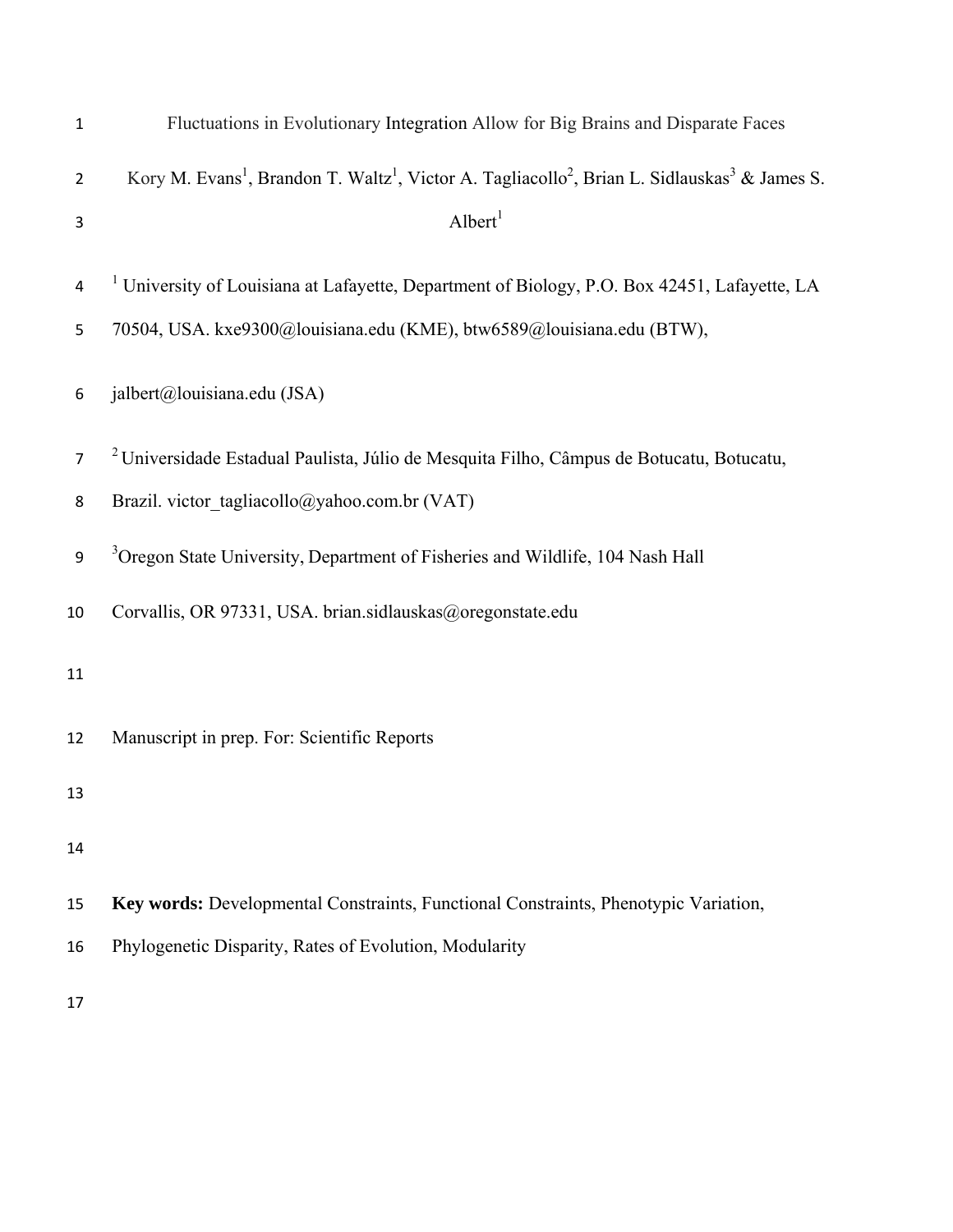### **Abstract:**

In theory, evolutionary modularity allows anatomical structures to respond differently to selective regimes, thus promoting morphological diversification. These differences can then 21 influence the rate and direction of phenotypic evolution among structures. Here we use geometric morphometrics and phenotypic matrix statistics to compare rates of craniofacial evolution and estimate evolvability in the face and braincase modules of a clade of teleost fishes (Gymnotiformes) and a clade of mammals (Carnivora), both of which exhibit substantial craniofacial diversity. We find that the face and braincase regions of both clades display different degrees of integration. We find that the face and braincase evolve at similar rates in Gymnotiformes and the reverse in Carnivora with the braincase evolving twice as fast as the face. Estimates of evolvability and constraints in these modules suggest differential responses to selection arising from fluctuations in phylogenetic integration, thus influencing differential rates of skull-shape evolution in these two clades.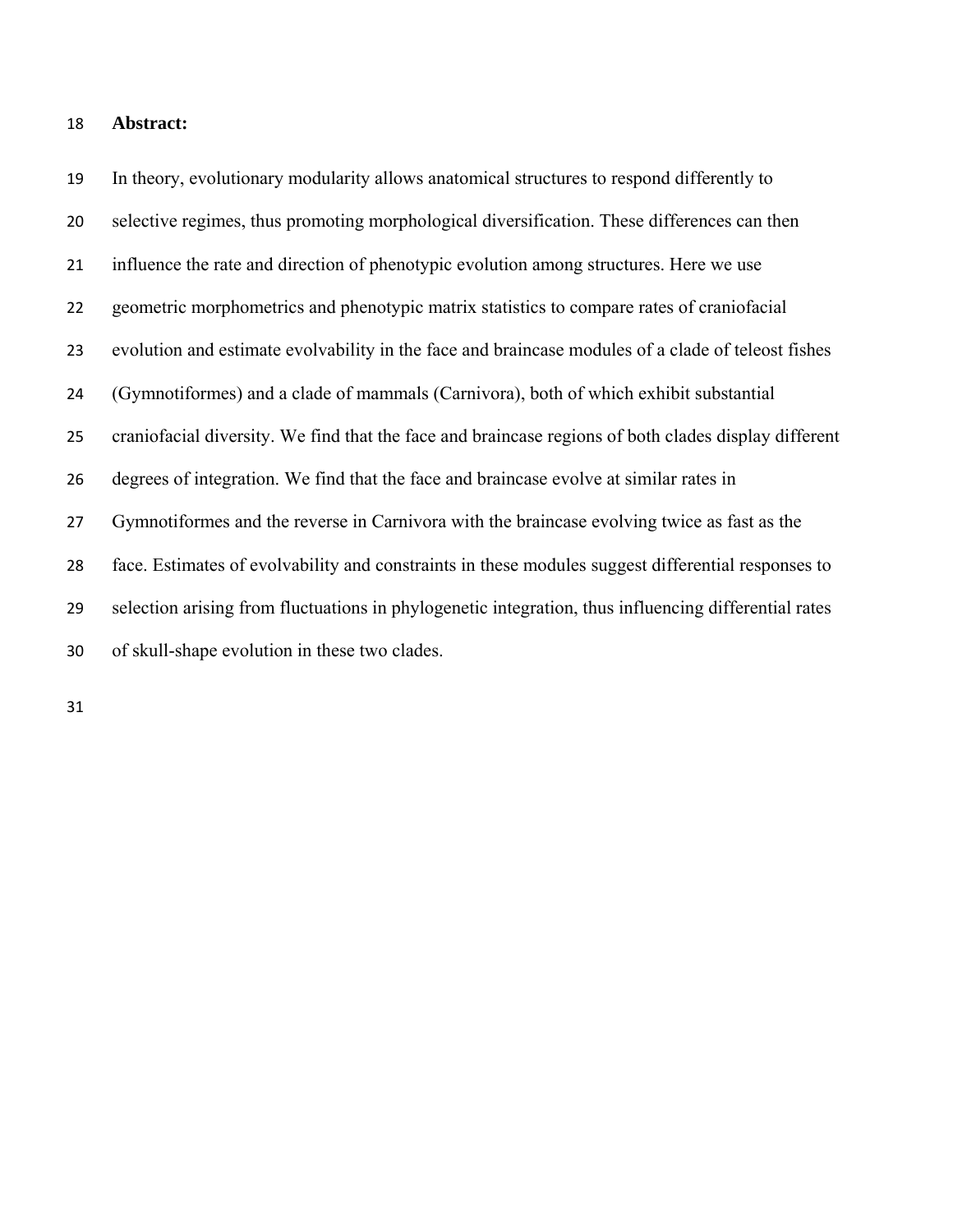[Introduction]

The covariation biological structures in evolution and development has played a key role 34 in structuring the phenotypic diversity of living and extinct organisms<sup>1, 2, 3</sup>. In theory, high levels of covariation among structures (i.e. integration) can constrain the range of producible phenotypes, as a result of a highly integrated pleiotropic network that slows the rate of evolution within these structures. Low levels of covariation relative to self -similarity (i.e. modularity) are posited to have the opposite effect, facilitating the evolution of functional specialization by relaxing the effects of an integrated pleiotropic network, thus allowing different modules to 40 respond independently to selective forces  $4, 5$ . This hypotheses was supported by a simulation 41 study on mammal skulls by Marroig, Shirai<sup>4</sup>. In this study, clades with high integration exhibited a limited response to selection due to pleiotropic networks, integrating changes among associated parts and globalizing the effects of mutations. This integrated network was found to limit the capacity of the system as a whole to respond to selection. Contrariwise, clades with more modular phenotypes demonstrated more lability to selective forces.

The study of modularity in macroevolution has gained traction in recent years as investigators measure evolutionary and developmental covariation among embryologically or 48 functionally defined modules  $67, 8$ . The vertebrate skull has become a favorite model of 49 evolutionary modularity and integration  $9, 10$ , perhaps because of its remarkable diversification 50 and specialization in every major vertebrate lineage<sup>11</sup>. The skull also performs a wide range of functions, including protecting and supporting the brain, sensory organs and cranial nerves, and 52 other tissues involved in respiration, feeding and communication  $12, 13$ . Within the skull, studies have frequently identified two distinct and partially-decoupled functional-anatomical regions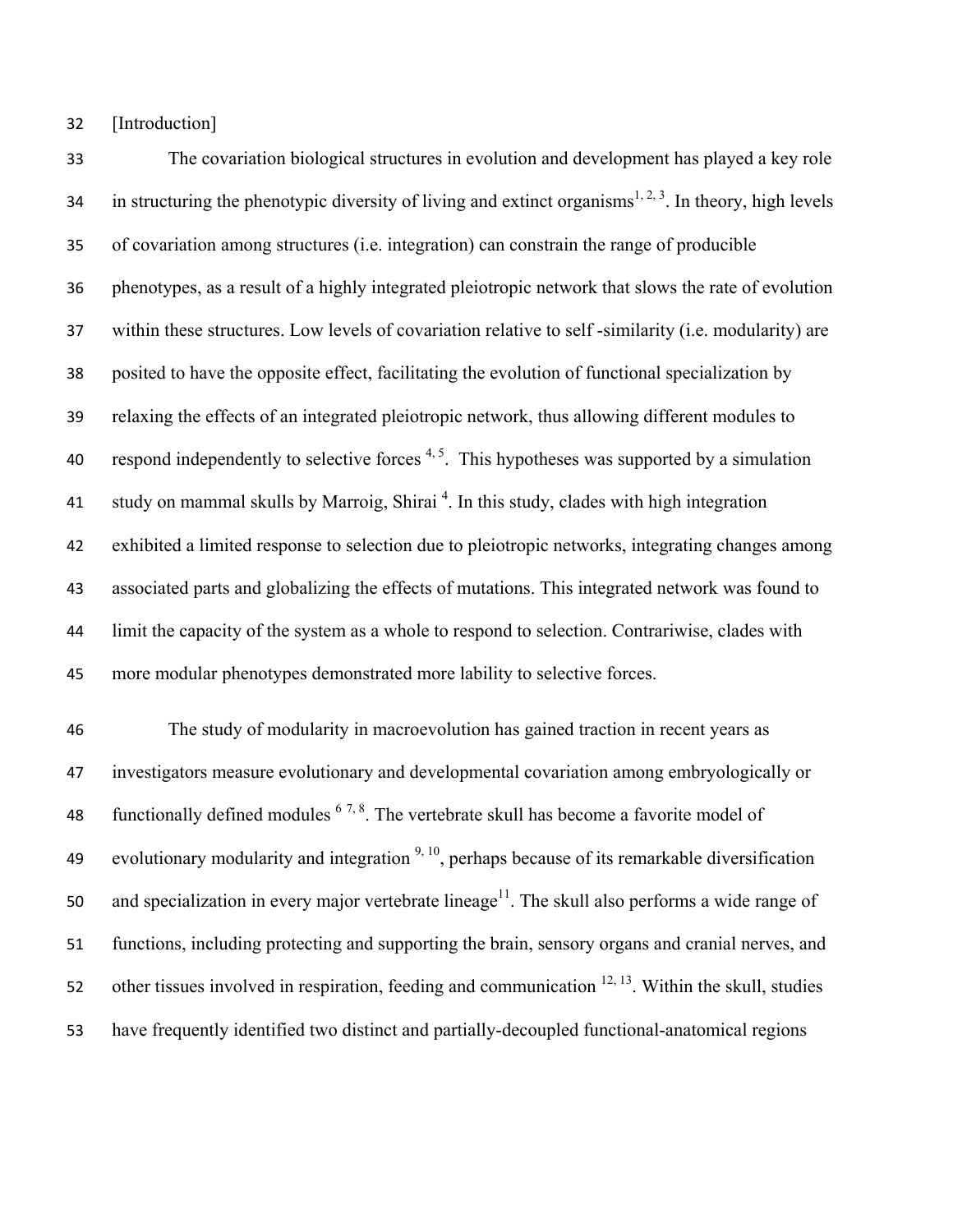54 (modules); the face and braincase, though other smaller modules have also been recovered <sup>14, 15</sup> 8, 55  $^{16}$ .

Here we examine two phylogenetically distant case studies in vertebrate skull evolution and describe the evolutionary consequences of modularity and integration between the face and braincase in terms of evolvability (ability to respond to selection), constraints, and rates of evolution. The examples are radiations of Neotropical electric fishes (Gymnotiformes, Teleostei) and Carnivora (Mammalia), both of which exhibit substantial diversity in craniofacial phenotypes, have similar phylogenetic ages (5-7E6 years), and similar species richness values (2- 62 3E2 species)<sup>17, 18, 19, 20, 21</sup>.

We use 2-dimensional geometric morphometrics and the novel approach of Denton and  $\alpha$  Adams <sup>22</sup> to quantify rates of face and braincase evolution within Gymnotiformes and Carnivora. Gymnotiformes range from brachycephalic (with a relatively large braincase and foreshortened snout) taxa to dolichocephalic (with a relatively small braincase and an elongated snout) taxa 67 with many species exhibiting intermediate phenotypes . Carnivorans range from brachycephalic mustelid species to dolichocephalic canids, and exhibit diverse ecologies 69 associated with these divergent craniofacial phenotypes  $^{21, 23}$  and rapid brain-size evolution  $^{24}$ . In both gymnotiforms and carnivorans, these divergent craniofacial phenotypes may be the result of rapid responses to selective forces on the face and braincase modules. Here, we estimate evolvability and constraints for the face and braincase skull region in both clades using 73 phenotypic matrix correlations  $4, 25$ . We then use these methods to track the evolution of craniofacial shapes that characterize these clades.

We predict to find that the face exhibits faster rates of evolution than the braincase for Gymnotiformes as a result of the diverse craniofacial phenotypes and their functions exhibited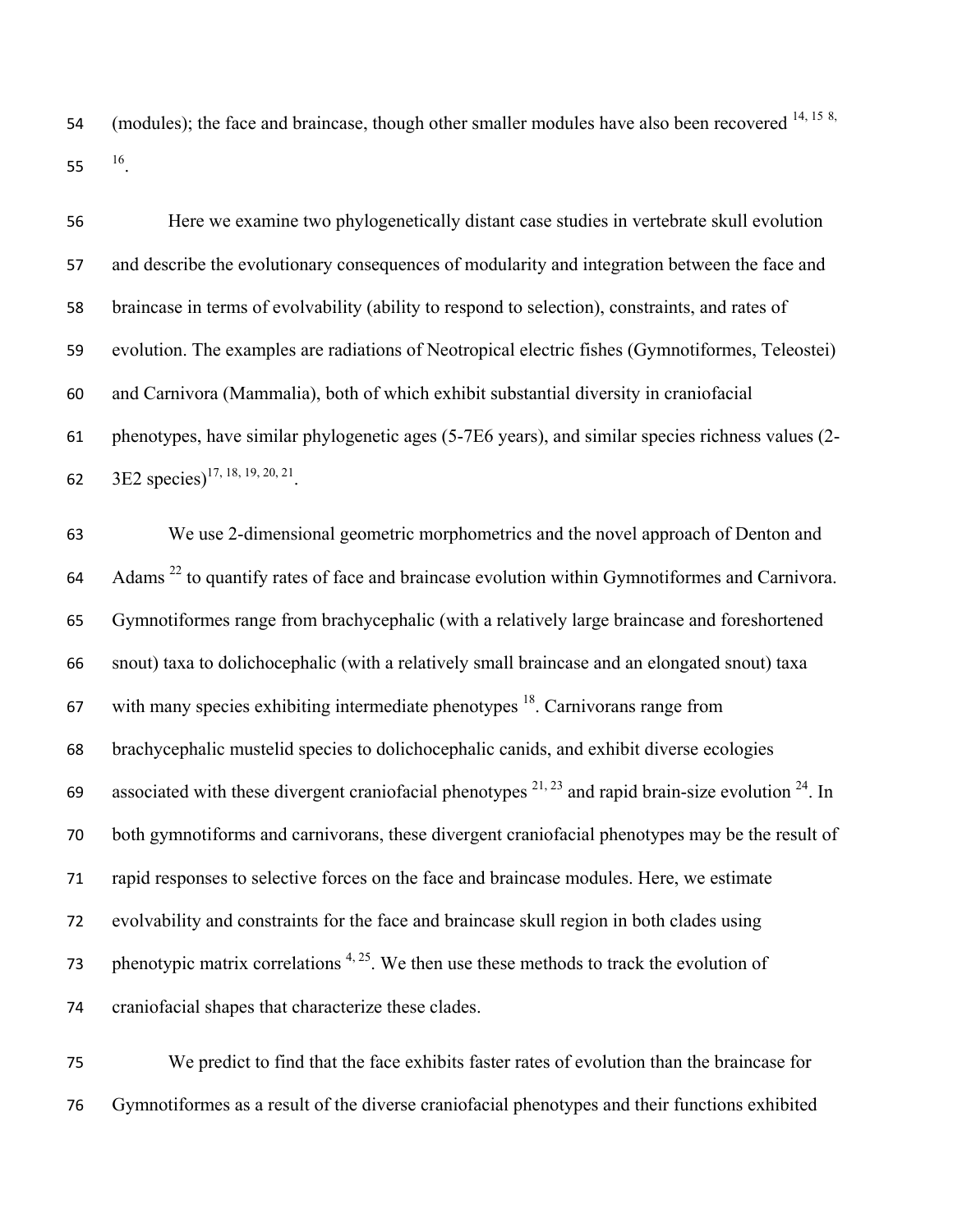77 within this clade  $18, 26, 27$ . We also predict higher rates of braincase evolution (as compared to facial evolution) within Carnivora as a result of the rapid brain size evolution that characterizes this clade  $^{28}$ , and slower rates of facial evolution as a result of functional constraints related to  $\frac{1}{2}$  60 . Feeding <sup>29</sup>. Additionally, we predict that the face will exhibit a stronger response to selection than the braincase in Gymnotiformes and that the opposite pattern will be found in Carnivora as a result of the observed phenotypic diversity associated with both modules in these clades.

#### **Results**

**Craniofacial Diversity in Gymnotiformes.** Gymnotiformes display a wide diversity of craniofacial phenotypes (Fig. 1a). Here, the PC1 axis describes variance between foreshortened (negative values) and elongate skull shapes (positive values). The PC2 axis corresponds to variance in skull depth, with positive values corresponding to deeper skulls (Fig. 2a, b).

Species of the family Apteronotidae have colonized nearly every portion of the empirical morphospace occupied by the other four gymnotiform clades. Apteronotids also possess the most extreme PC1 & PC2 values, with *Adontosternarchus* possessing the deepest skulls (highest PC2 values) and *Parapteronotus* and *Sternarchorhynchus*, the most elongate skulls (highest PC1 values). Rhamphichthyidae has a similar total spread of craniofacial disparity, although including only species with very foreshortened skulls (e.g. *Hypopygus* and *Steatogenys*) and very elongate skulls (e.g. *Gymnorhamphichthys* and *Rhamphichthys*) with no intermediate phenotypes. Gymnotidae occupies a distinct and confined portion of the observed morphospace, otherwise only occupied by the brachycephalic species of other families with the most foreshortened and slender skulls. Sternopygidae has a relatively conserved spread in morphospace, with a single colonization of a unique portion of the empirical morphospace (i.e. *Archolaemus blax*). On average, the sternopygid skull superficially resembles the intermediate craniofacial phenotypes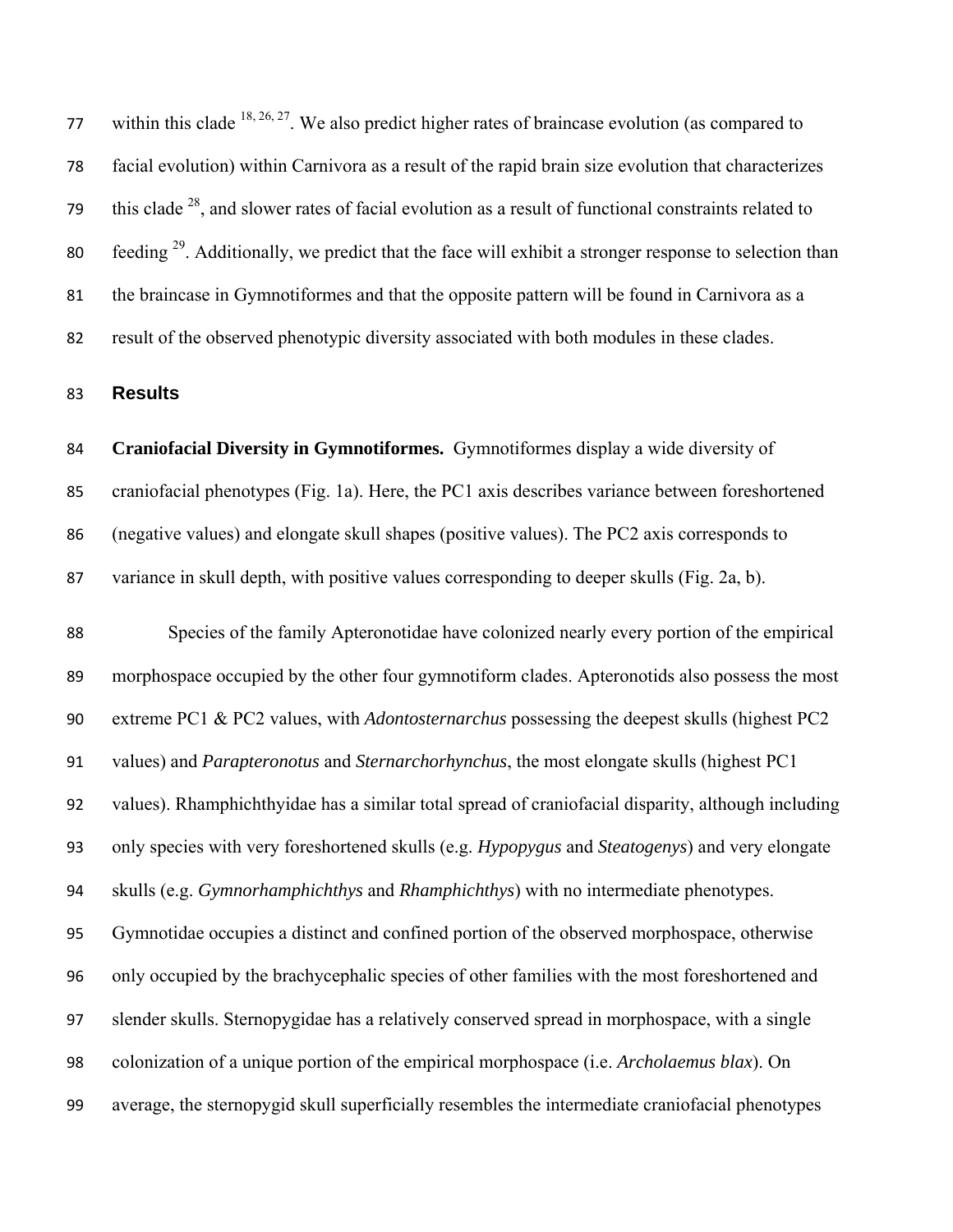of many apteronotid species (e.g. *Sternarchella orthos*). Hypopomidae follows a similar pattern, with a single lineage (*Akawaio*); occupying a unique portion of the observed morphospace. Most hypopomids possess a relatively foreshortened skull shape (e.g. *Brachyhypopomus*) although elongated skulls have evolved independently in *Akawaio* and *Hypopomus*.

**Craniofacial Diversity in Carnivora.** Similarly to Gymnotiformes, PC1 of the carnivoran phylomorphospace (Fig. 1b) illustrates skull shape variance along a foreshortened (negative values) to elongated (positive values) axis. PC2 corresponds to skull depth with deep skulls occupying lower values and narrower skulls occupying higher values (Fig. 1b).

Along PC1, canids consistently possess the most dolichocephalic carnivoran skulls, with *Canis simensis* exhibiting the most dolichocephalic skull of all sampled carnivorans. Unlike canids, pinnipeds did not cluster in one particular region of the empirical morphospace. Instead, pinnipeds exhibit both the most brachycephalic (*Ommatophoca rossi*) and the shallowest (*Hydrurga leptonyx*) skulls of any sampled carnivoran. Feliformia do not occupy any extremes along the PC1 axis, however, they also exhibit a wide range of phenotypes along the PC2 axis with *Uncia uncia* possessing the deepest skull of any sampled carnivoran. Musteloids vary little in skull depth (PC2) yet vary widely along PC1 axis, and include the second-most brachycephalic carnivoran (*Aonyx capensis).* Ursids occupied various intermediate phenotypes. **Phylogenetic Analysis of Modularity.** An analysis of phylogenetic modularity using the covariance ratio coefficient found no significant signals of modularity between the face and braincase regions of gymnotiforms and carnivorans when compared to a Brownian motion model

of evolution (Fig. 2).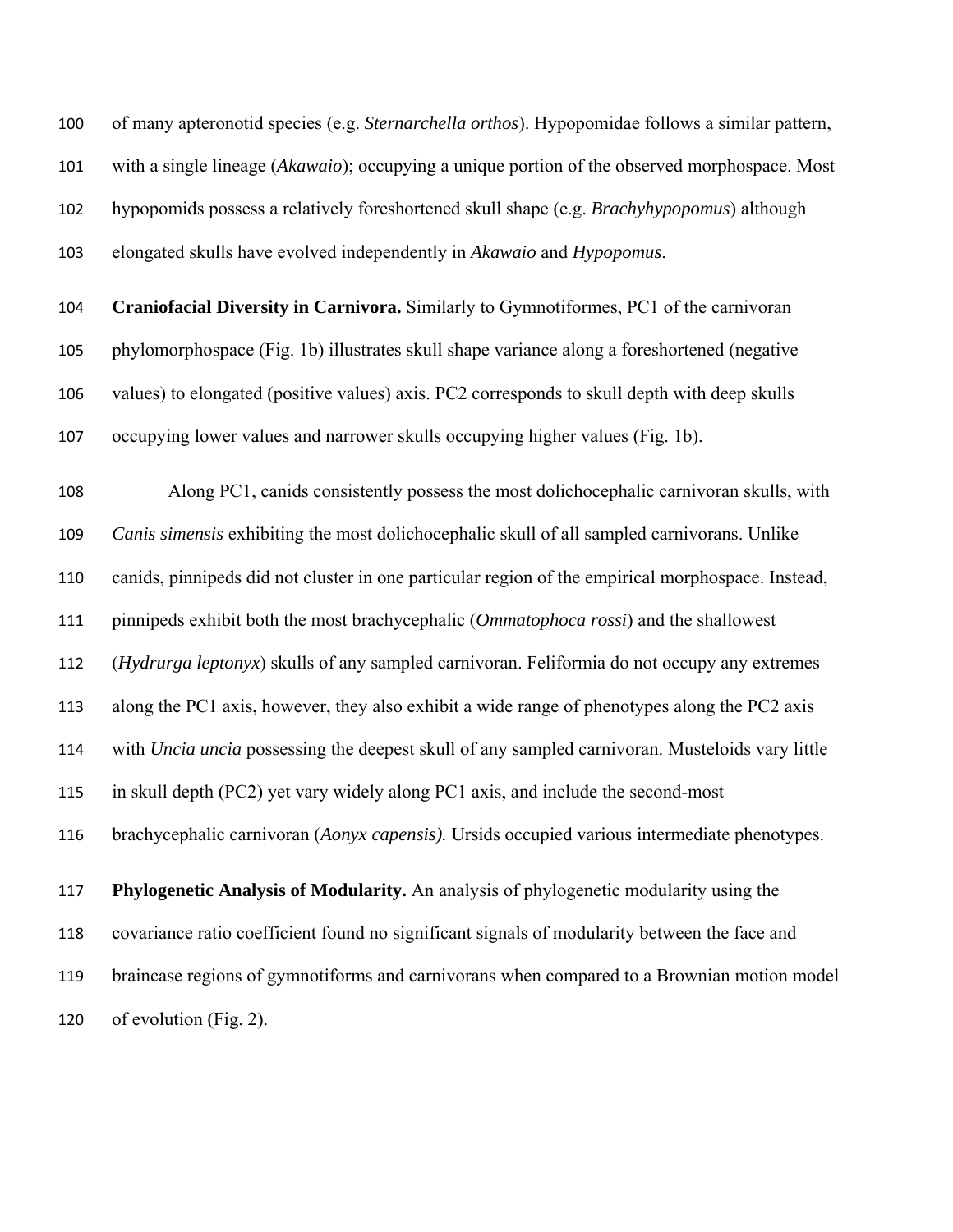**Phylogenetic Analysis of Integration.** A phylogenetic partial-least squares analysis for Gymnotiformes (Fig. 3) indicated strong evolutionary integration between the face and braincase 123 modules (correlation coefficient of 0.905,  $p = 9.9e-7$ ). Within Carnivora, the analysis returned a 124 significant ( $p = 0.017$ ) but weaker correlation coefficient of 0.657, indicating significant, but weaker phylogenetic integration between craniofacial modules than in Gymnotiformes (Fig. 4).

**Rates of Craniofacial Evolution Gymnotiformes***.* Within Gymnotiformes, the face and 127 braincase modules were not found to evolve at significantly different rates (p=0.271) (Fig. 5a) (Table 1). Among clades however, Apteronotidae, Gymnotidae and Hypopomidae exhibited the fastest rates of facial evolution (Table 1). There were no significant differences in rates among the three aforementioned clades, although each of the three fastest clades differed significantly from the slower Rhamphichthyidae and Sternopygidae (Supplementary Table 1). Sternopygidae exhibited the slowest rates of facial evolution, which was expected given their long branch-lengths and conserved distribution in the phylomorphospace. Interestingly, despite the high degree of morphological disparity in the Rhamphichthyidae, this clade returned the second-slowest rate of facial evolution in the analysis, likely due to long branch-lengths within this clade.

Apteronotidae and Gymnotidae exhibited the fastest rates of braincase evolution followed by Hypopomidae (Table 1). Rates of braincase evolution differed significantly between Hypopomidae, Apteronotidae and Gymnotidae (Supplementary Table 1). Rhamphichthyidae and Sternopygidae exhibited the slowest rates of braincase evolution. While all shape rate ratios were greater than 1.0, the facial module of Hypopomidae evolved about twice as fast as the braincase module, returning a ratio greater than 2.0.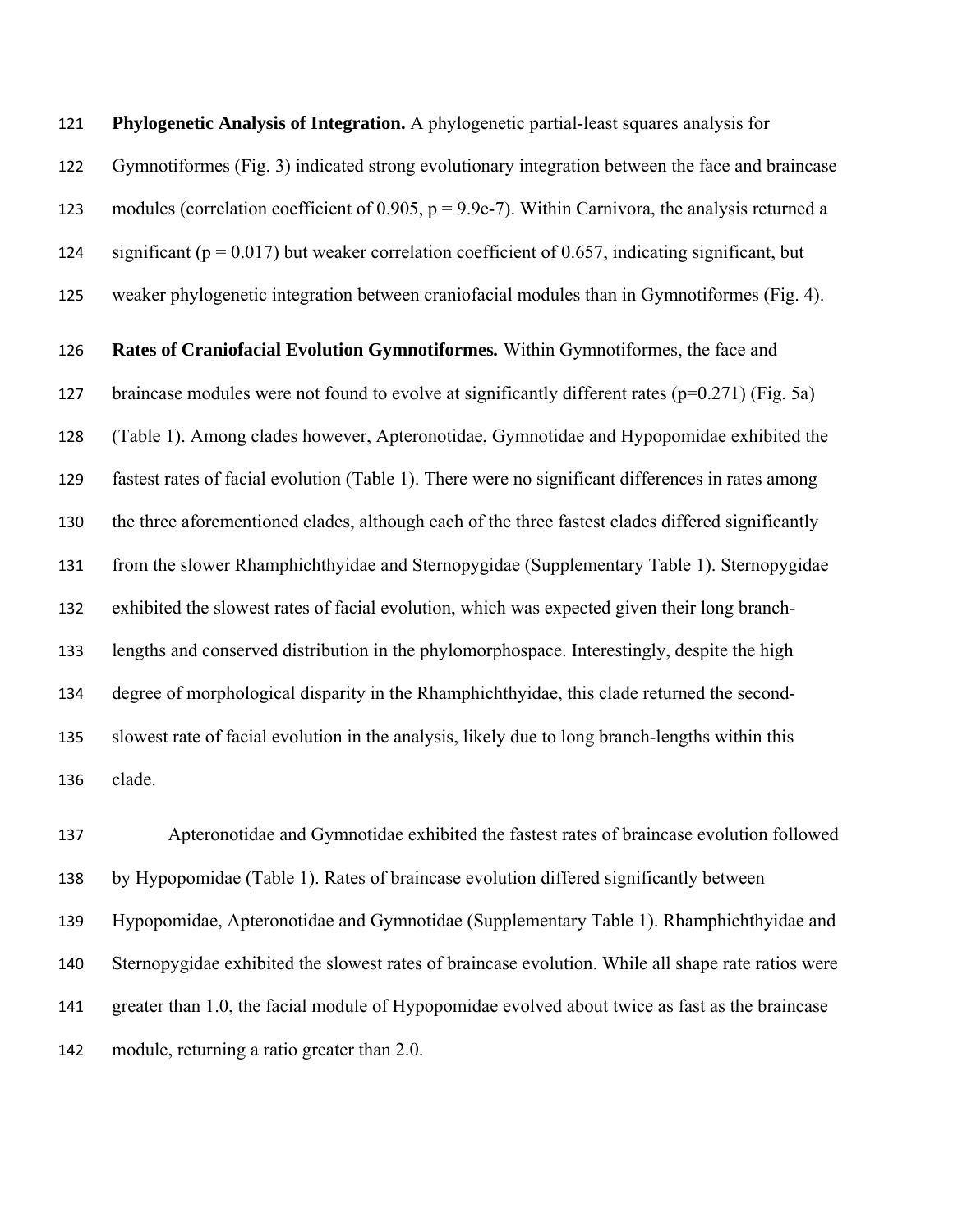**Rates of Craniofacial Evolution Carnivora***.* Rates of face and braincase evolution differed significantly within Carnivora (p= 0.0001) (Fig. 5b), with the braincase evolving twice as fast as the face. Feliformia exhibited the fastest rates of facial evolution, followed by Pinnepedia. Canidae, Musteloidea and Ursidae possessed the slowest rates of facial evolution (Table 1); pairwise p-value comparisons of rates among clades can be found in Supplementary Table 1.

Rates of shape evolution for the braincase were higher than in the face for all carnivore clades (Table 1). Feliformia exhibited substantially higher rates of braincase evolution than Canidae and Pinnepedia, followed by Musteloidea and Ursidae.

**Selection Simulations.** Simulation studies suggests that the face and braincase modules display similar responses to selection vectors in Gymnotiformes, while the reverse holds true for Carnivora. Definitions for evolvability indices can be found in materials and methods. The face and braincase modules within Gymnotiformes show very similar responses to simulated selection vectors (Table 2), likely due to the high degree of integration between the modules. However, the face and braincase differ by an order of magnitude in conditional evolvability (ability of a clade to evolve in the direction of selection in the presence of integration) with the face exhibiting higher maximum and average values than the braincase. Additionally, the face and braincase differ by two orders of magnitude in autonomy (amount of evolvability that remains after conditioning on other traits) with the face exhibiting higher minimum, average and maximum values. These results suggest that the face has a better ability to respond to selective pressures while under the influence of conditioning on other traits via integration than the braincase in Gymnotiformes.

The braincase of carnivorans exhibits higher maximum values of unconditional evolvability (ability of a clade to evolve in the direction of selection) and respondability (how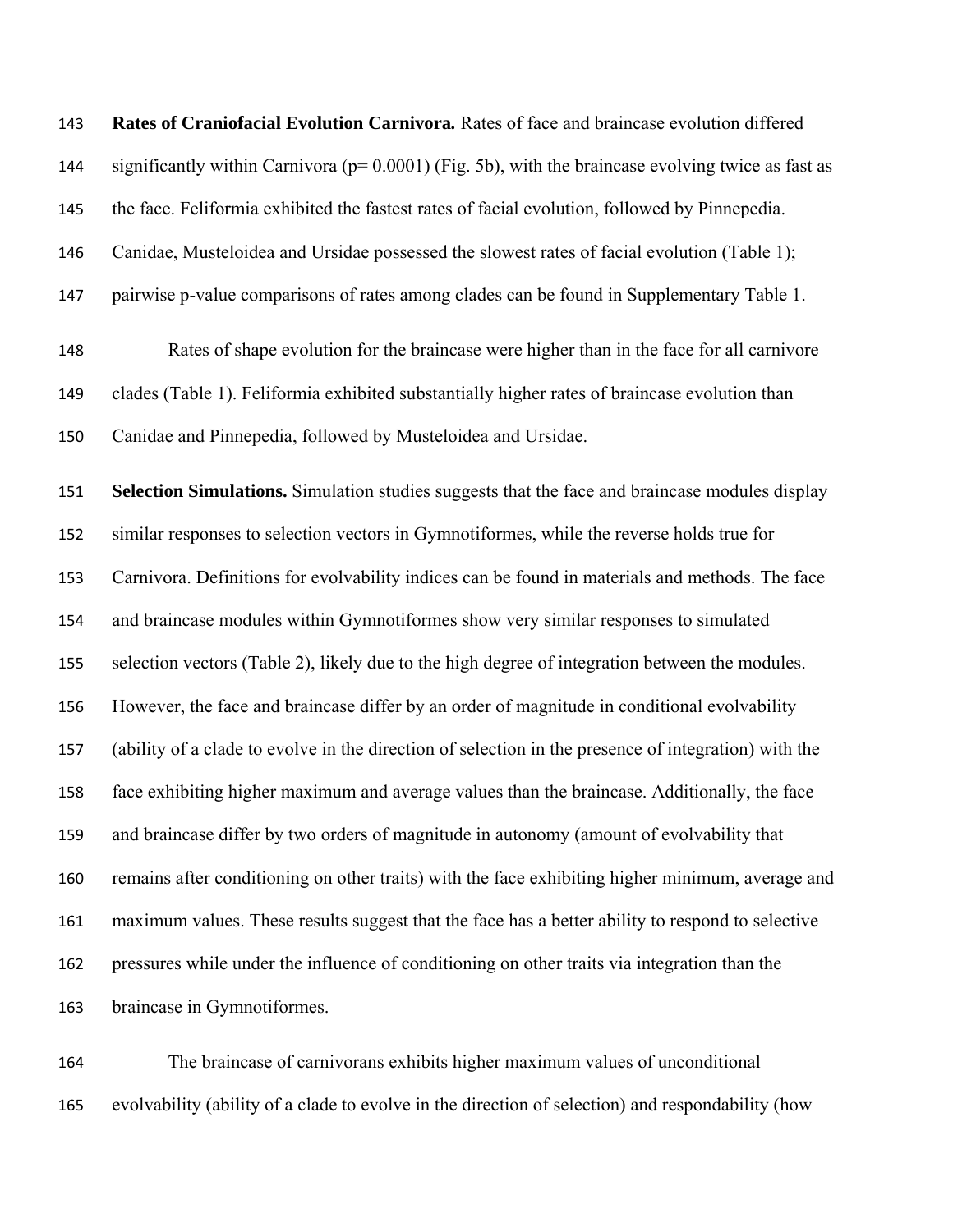rapidly a clade responds to directional selection) than the face (Table 2), suggesting that the braincase structure is more evolvable than the face and has the ability to elicit a stronger response to selection than the face. The face exhibits a higher maximum value of autonomy than the braincase, suggesting that the face has a higher proportion of evolvability that remains after conditioning on other traits via integration.

#### **Discussion**

**Evolutionary Disintegration Allows for Evolvability.** While the face and braincase regions of gymnotiforms and carnivorans were not found to exhibit significant degrees of phylogenetic modularity; varying degrees of evolutionary integration between the face and braincase have left distinct signatures on the craniofacial diversity of both Carnivora and Gymnotiformes. The variation in evolutionary integration within these two clades has constrained how different modules of their skull respond to selective forces. In other words, fluctuations in the evolutionary lability within these skull modules allows for stronger responses to selection, leading to faster rates of skull evolution. Here we find that carnivoran skull exhibits modular evolution between the face and braincase regions. We also find that the braincase of carnivorans exhibits higher evolvability and respondability than the face of carnivorans. We hypothesize that this relaxed pattern of integration allowed for the braincase to respond to the strong selective pressures exerted on it by the brain during development in order to track the rapid brain size evolution that characterizes Carnivora and ultimately evolve at twice the rate of the face.

Within Gymnotiformes, the face and braincase modules were substantially more integrated. As a result, both modules elicited similar responses to selection pressures and appeared to be under similar influences of constraint. However, we find that the face exhibits higher conditional evolvability and autonomy than the braincase. Despite these differences in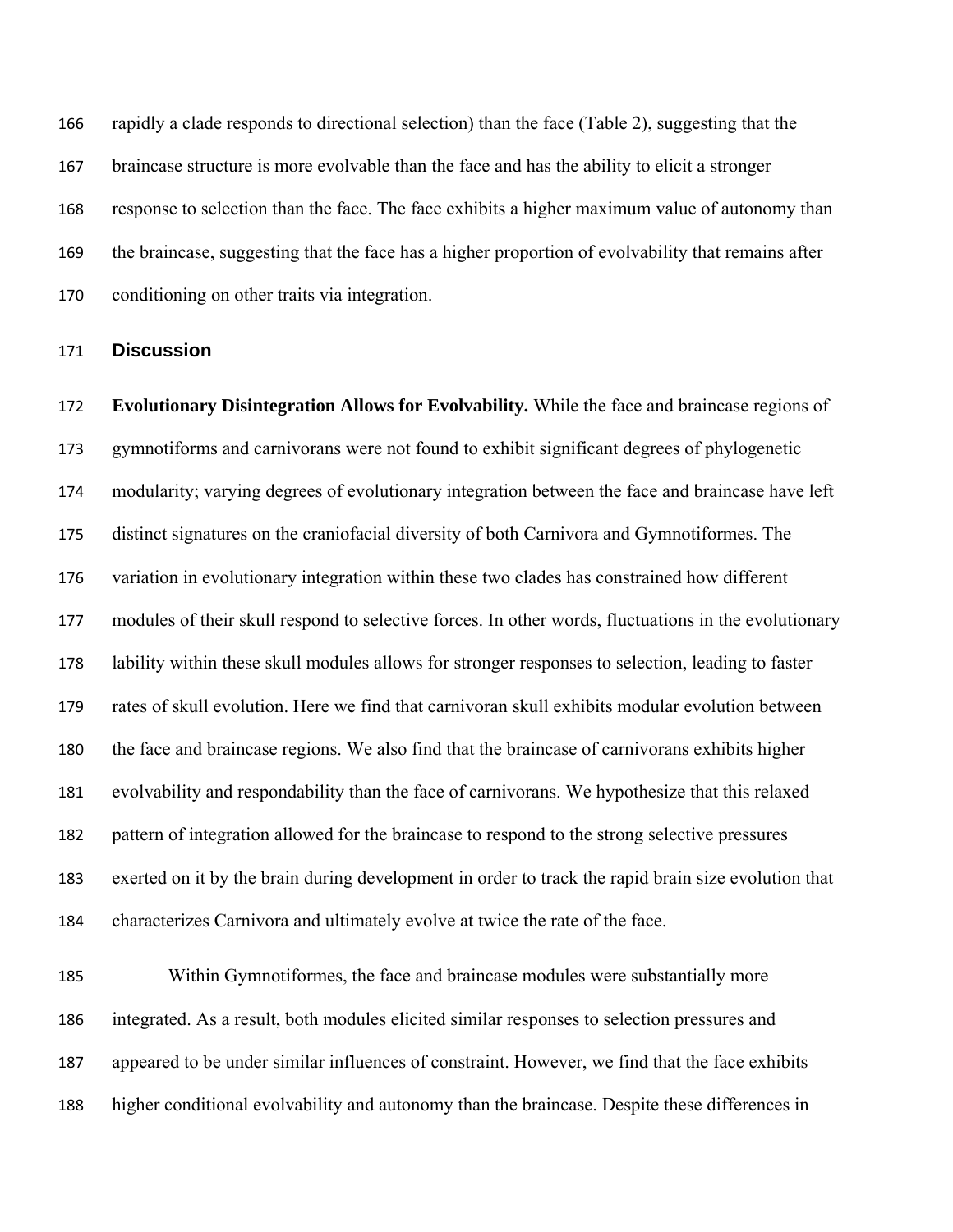conditional evolvability and autonomy, no significant differences were found between the rates of face and braincase evolution.

**Rate ratios are the result of selection and not constraints.** Within Gymnotiformes, we estimated constraints within face and braincase modules and found only slight differences between the maximum values (Table 2), suggesting that the face and braincase of Gymnotiformes are exposed to similar constraints. We interpret these results as selection for integration between face and braincase modules within Gymnotiformes. The source of this strong pattern of integration may also originate in the developmental pathway that forms the face. During development, *Shh* and *fgf8* signaling from the forebrain prompt the expansion of the 198 face in development<sup>30, 31, 32, 33, 34</sup>. When this signaling is perturbed, the face fails to expand completely, resulting in a foreshortened facial phenotype. This signaling pattern transverses the face and braincase modules and can result in strong patterns of covariation between the face and 201 braincase modules that can be conserved at the macroevolutionary scale<sup>3</sup>.

Within Carnivora, the face may be under strong functional constraints related to feeding 203 and rotational torsion related to bite force. Christiansen and Wroe noted a trend towards increased bite force that has characterized specialization on larger prey and herbivory. The maintenance of these highly specialized morphologies requires tightly integrated morphogenetic 206 programs, particularly those underlying the formation of teeth and tooth-bearing bones . Among hyper carnivorous canid species, felids and mustelids, species that preyed on larger prey items all exhibit higher bite forces on the canine teeth than the carnassial teeth despite vastly different methods of prey acquisition. Furthermore, in all sampled carnivoran taxa (excluding 210 hyaenids), bite forces at the canine and carnassial teeth exhibited little variation . In a separate 211 study by Goswami<sup>15</sup> the anterior oral-nasal module which includes the anterior dentition and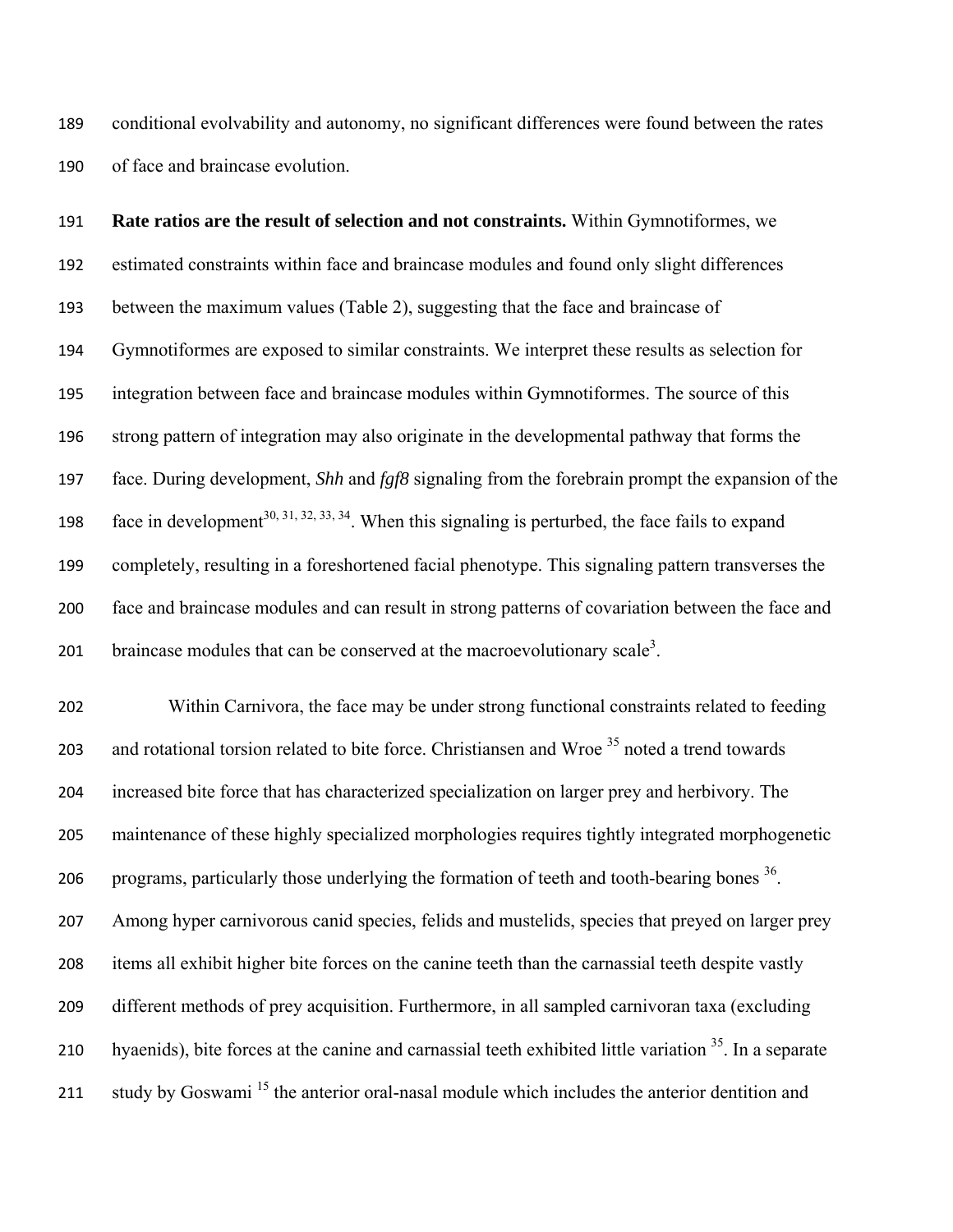facial skeleton were found to be tightly integrated. This high integration between parts is expected in a functionally constrained system. When constraints were estimated between craniofacial modules of Carnivora, only slight differences between maximum values were recovered similar to the analysis in Gymnotiformes (Table 2). These results suggest that the face and braincase are also under similar constraints within Carnivora. We interpret these results as evidence for the role of selection on brain size in driving the higher rates of braincase evolution within Carnivora. During development, the braincase closely tracks the underlying neural tissue (brain) that it envelopes, such that if the brain were to undergo rapid size and shape evolution, 220 the braincase would be expected to track it closely<sup>37, 38</sup>. The factors that influence the rapid brain size evolution of carnivorans are less clear. It was initially believed that this rapid evolution coincided with the evolution of sociality within this clade in a hypothesis called the social-brain 223 hypothesis (SBH)  $39, 40$ . However, a more recent study by Finarelli and Flynn  $24$  incorporated fossil taxa in their analysis and found no relationship between brain size and sociality.

Changes in the degree of integration appear to have had marked effects on the distribution of selective forces between the face and braincase for both Gymnotiformes and Carnivora. These differences in the distribution of selective forces allowed for more rapid rates of braincase evolution in Carnivorans and similar rates of module evolution in Gymnotiformes. This mosaic of selective forces and the resulting evolutionary responses that are elicited, have certainly influenced the evolution of the craniofacial shape diversity in both Gymnotiformes and Carnivora.

**Materials and Methods** 

**Gymnotiform Time Calibrated Phylogeny.** In order to study the evolution of gymnotiform 234 skulls, we used the phylogenetic hypothesis of Tagliacollo, Bernt<sup>41</sup> trimmed to include only taxa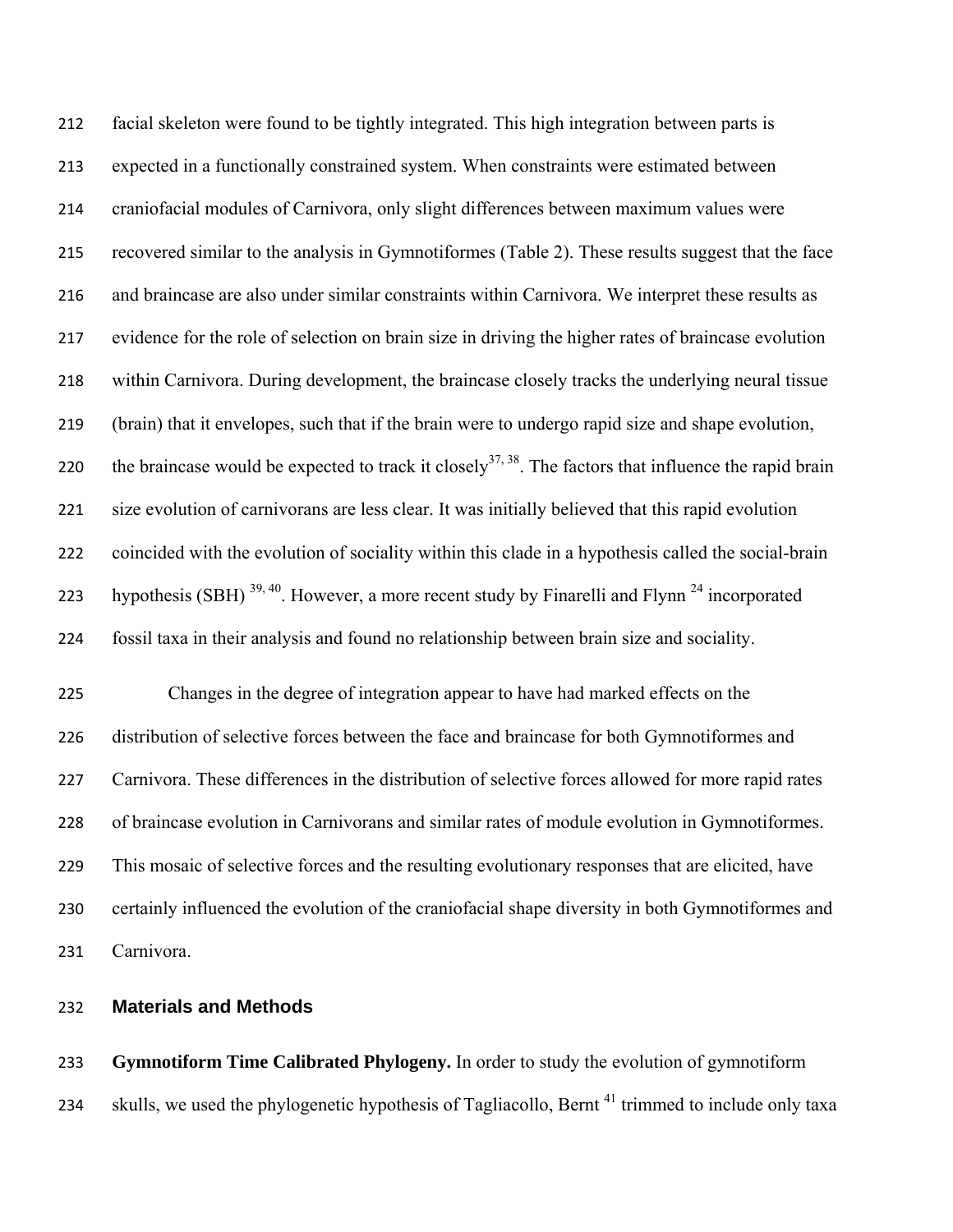examined for this study of craniofacial morphology (Supplementary Fig. 2). This phylogeny was obtained using a super-matrix comprised of six genes (5,054 bp), including three mitochondrial (16S, CytB, COI) and three nuclear (RAG1, RAG2, ZIC 1) markers, and 223 morphological characters (for tip taxa where molecular data was unavailable) concatenated using the Mkv 239 model for morphology for 212 gymnotiform species representing 34 out of 35 extant genera  $41$ . 240 Lineage divergence times were estimated in *BEAST v 1.7.5*<sup>43</sup> based on the Maximum Clade Credibility phylogeny of ostariophysan electric fishes (MCC-Gymn) inferred in *MrBayes*   $v3.2^{44}$  using the combining molecular + morphological datasets. Clade age estimation followed 243 the approach of Tagliacollo et al. and employed identical data partitioning, evolutionary models used in, and geologic calibrations of the lognormal relaxed molecular clock. The prior constraints were based on fission-track age estimates for the initial rise of the Colombian Eastern Cordillera hypothesized to have isolated multiple cis and trans-Andean river basins at c. 11 Ma <sup>46</sup>. Divergence time estimates were composed of two independent Markov Chain Monte Carlo (MCMC) runs, each comprised of 5.0 x 107 generations. Parameter values were sampled every 5.0 x 103 generations, assuming the MCC-Gymnotiform phylogeny as the start tree, and a birth-250 death process for estimates of branching rates . MCMC runs were combined using *LogCombiner* v1.7.5. All parameter estimates were inspected for stationary convergence prior to the burn-in procedure.

**Carnivora Time Calibrated Phylogeny.** The comparative analysis of Carnivora trimmed the 254 time-calibrated super tree of Nyakatura and Bininda-Emonds<sup>19</sup> to include only taxa examined for this study of craniofacial morphology (Fig. S3).

**Specimen Preparation Gymnotiformes***.* We examined the neurocrania of 154 specimens representing 133 gymnotiform species (61% taxon sampling) (Supplementary Table 4),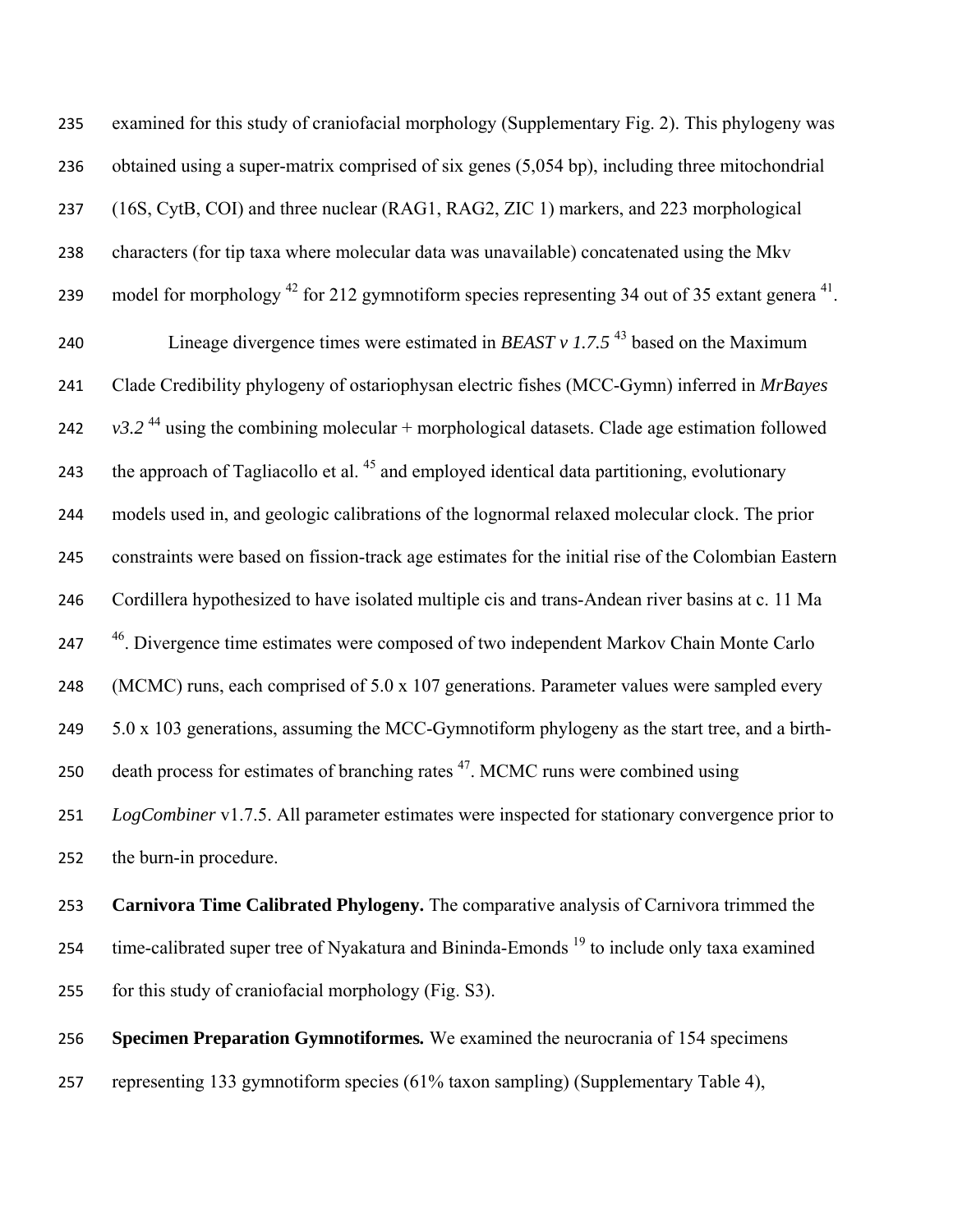including all families and genera within Gymnotiformes, using 2-dimensional geometric morphometrics. Specimens were cleared and stained following the method of Taylor and Van 260 Dyke <sup>48</sup>, and dissected under an Olympus SZX-12 stereomicroscope. After dissection, neurocrania were placed in a clay mold for stability and photographed in lateral view using a Nikon Coolpix digital camera. Specimens unavailable for clearing and staining were radiographed at the Academy of Natural Sciences in Philadelphia and Louisiana State University. The laterally compressed body-shape of most gymnotiform species allow specimens to be radiographed with little to no rotational effects. **Specimen Preparation Carnivora.** We examined the neurocrania of 445 specimens

representing 203 carnivoran species (71% taxon sampling) (Supplementary Table 5), spanning all families using 2-dimensional geometric morphometrics. Adult specimen photos in lateral view were compiled from the online museum databases: DigiMorph (University of Texas, USA), Mammalian Crania Photographic Archive (Dokkyo Medical University, Japan), Museum Victoria (Australia), Animal Diversity Web (University of Michigan, USA), P.W. Lund's collection (Natural History Museum of Denmark), as well as private collections and species descriptions. Specimens that were obviously rotated or damaged were removed from the analysis and only adult (as evidenced by fully erupted dentition) male specimens were analyzed to correct for potential secondary sexual-dimorphism and ontogenetic changes.

**Geometric Morphometrics**. For Gymnotiformes, images were imported as tps files using *tpsUtil* and digitized with 20 homologous landmarks (Fig. 6a) (Supplementary Table 6) in *tpsDig2*. Tps files were then imported into *MorphoJ*<sup>49</sup> and the R-package *Geomorph*<sup>50</sup> for further statistical analyses. Procrustes superimposition removed the effect of size and orientation on the specimens and translated the landmark data to a common coordinate plane. The procure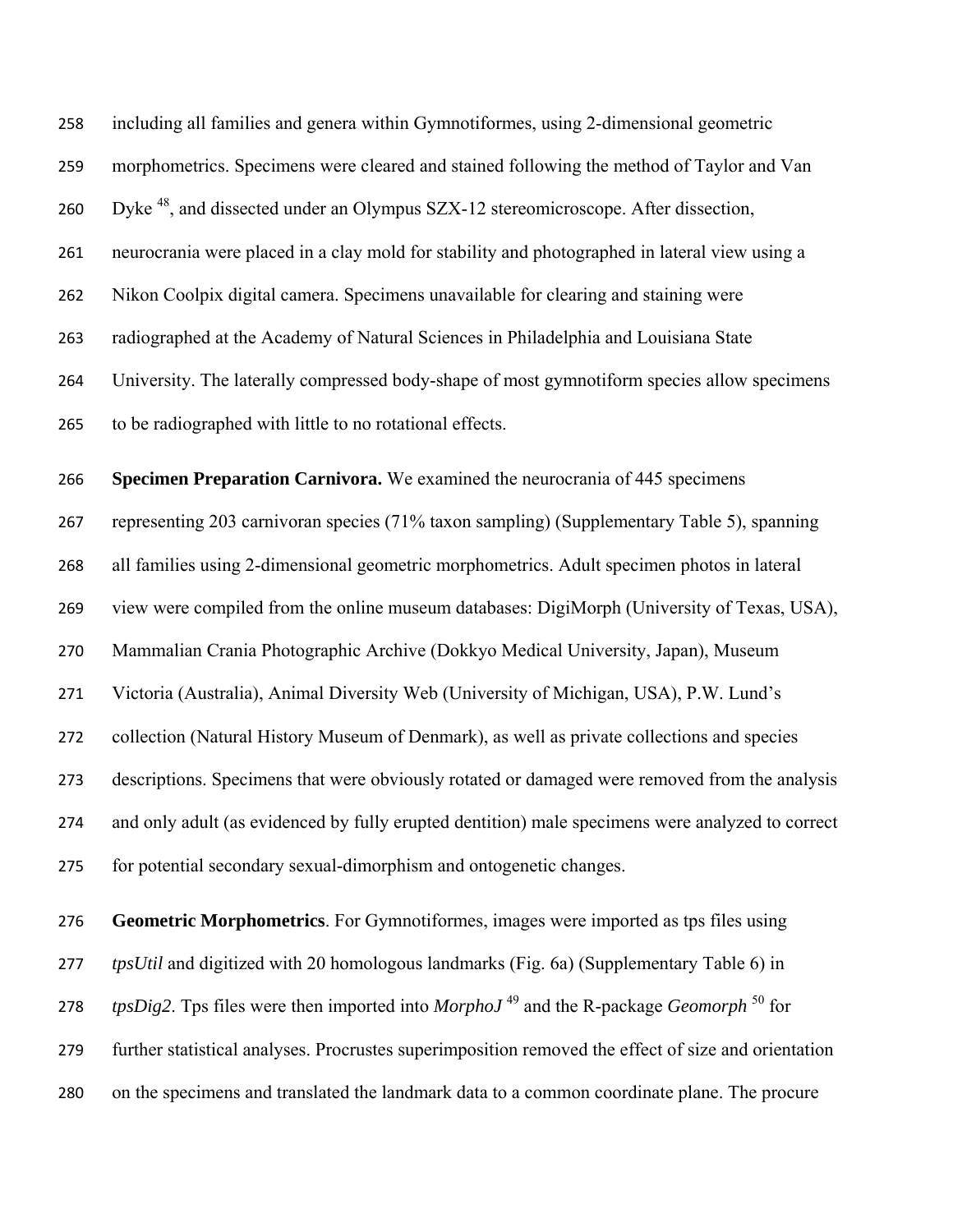for Carnivora was similar, but used 15 landmarks in lateral view following the scheme of 282 Figueirido, Tseng  $^{23}$  for the upper jaw (Fig. 6b).

Following Procrustes superimposition, principal components analyses based on covariance matrices summarized the variation in skull shape. For both clades, only the first two principal components were retained for subsequent analyses as they accounted for a large portion of the variance in each clade (Fig. S7).

**Phylomorphospace Analysis***.* We generated phylomorphospaces for Gymnotiformes and Carnivora in the R-package *phytools* by projecting the phylogenies into spaces defined by the first two principal components and estimating the position of internal nodes using maximum-290 likelihood . Species nodes were color-coded by clade to allow for ease of interpretation.

**Phylogenetic Covariation.** Phylogenetic covariation between the two craniofacial modules was quantified using two metrics to test for phylogenetic modularity and integration. Phylogenetic modularity was quantified using the covariance ratio (CR) coefficient performed in the *R-package Geomorph*<sup>52</sup>. In this analysis, the degree of phylogenetic modularity between the face and braincase modules was quantified under a Brownian motion model of evolution. Significance was assessed by randomly assigning landmarks into different subsets via permutation (9999 iterations) and comparing the observed CR value to the randomly distributed values. A significant signal of modularity was found when the observed CR coefficient was small relative to the random distribution. Phylogenetic integration was quantified using a phylogenetically-sensitive modification of the within-configuration partial-least squares analysis 301 performed in the *R*-package *Geomorph*<sup>50</sup>. A partial-least squares analysis evaluates covariation between matrices (modules) and quantifies the relationship using a correlation coefficient. The correlation coefficient can be interpreted as 0 (completely modular) and 1 (completely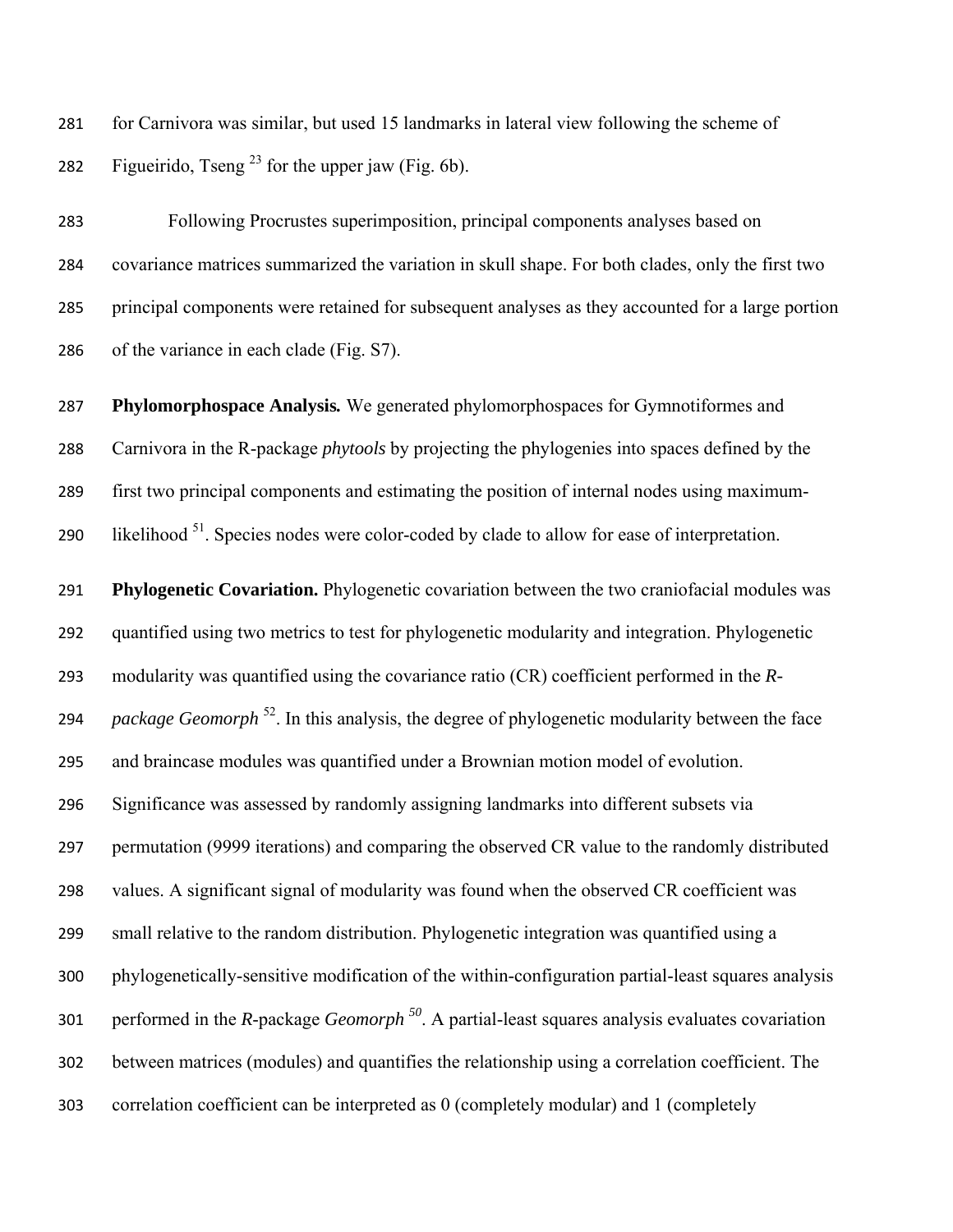integrated). In addition to the correlation coefficient, the statistical significance of the observed coefficient was computed by permutation (9999 iterations). Here the data from one PLS-block (module) was permuted across the tips of the tree to calculate an estimate of covariation in the two datasets and compare them to the observed correlation coefficient .

**Module Designation Gymnotiformes***.* For the study of rates of module evolution, there were two hypothesized modules: the face (landmarks 1:10) and the braincase (landmarks 11:20) (Fig. 6b). These two modules were selected based on an *a priori* hypotheses of brain and skull 311 development proposed in Albert .

**Module Designation Carnivora***.* For the study of rates of module evolution within Carnivora, there were two hypothesized modules: the face (landmarks 1:9) and the braincase (landmarks 10:15). Modules were delimited following the conceptual scheme of Drake and Klingenberg (Fig. 6b). In previous studies conducted on the carnivoran skull, as many as six craniofacial 316 modules have been hypothesized with varying degrees of within-module integration  $<sup>54</sup>$ . Here, our</sup> focus is on the face and braincase regions. As a result, other smaller modules have been pooled 318 into these two larger modules. In our analysis, the facial region is a tightly integrated system that includes the anterior dentition and facial skeleton along with the posterior most dentition, the orbit and zygomatic arches. The braincase module consists of the basicranium and cranial vault 321 modules as described by Goswami<sup>15</sup>.

**Module Evolution***.* Rates of evolution for the same face and braincase modules were estimated for five clades of Gymnotiformes and Carnivora in *Geomorph* using the "*compare.multi.rates*" function <sup>22</sup>. Clades were selected based on characteristic phenotypes and clade age. Significance was determined by comparing the observed rate ratios to a simulated null distribution of equal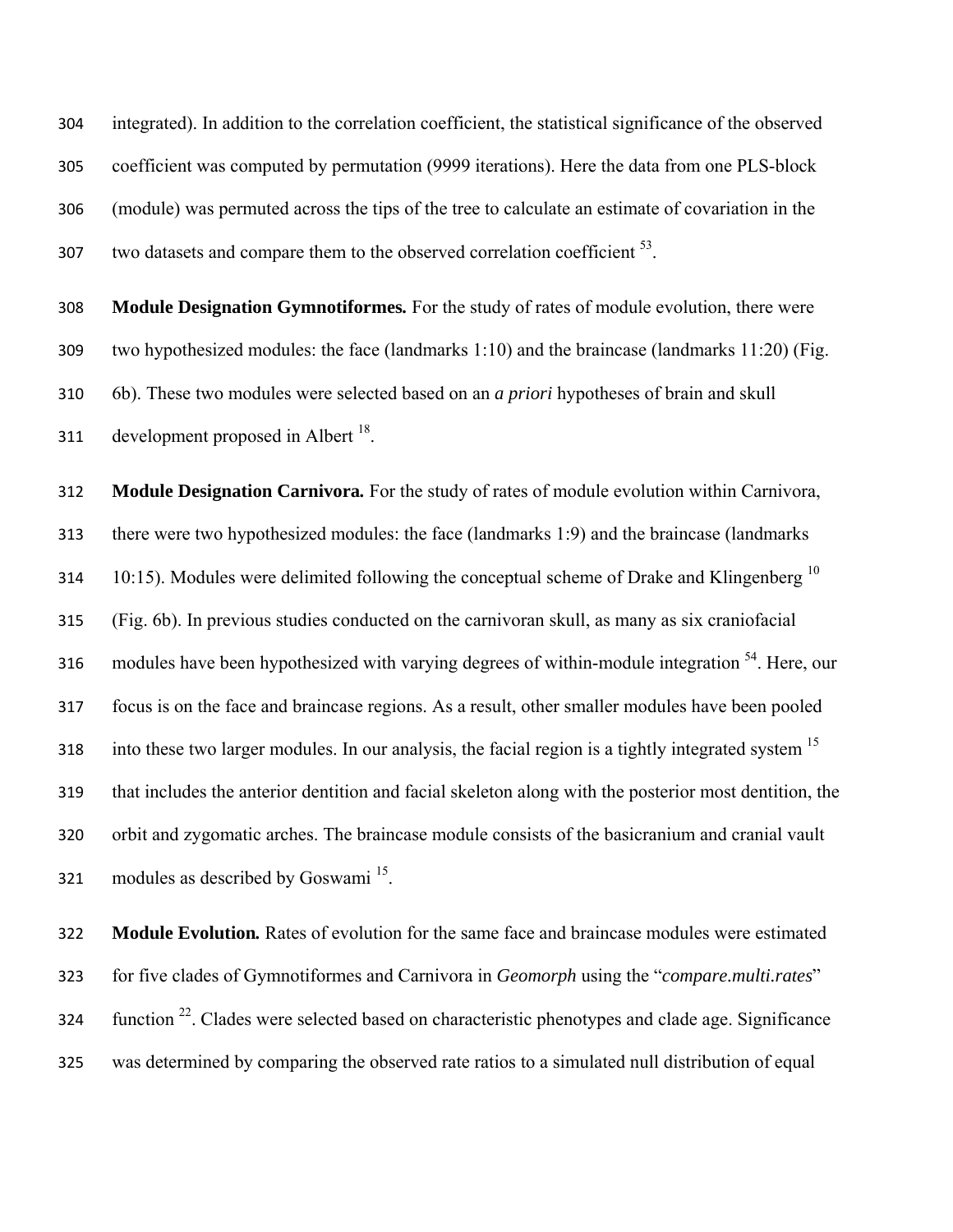rates in both modules. The proportion of simulated ratios greater than or equal to the observed values, were treated as the significance level for each observed rate ratio.

**Evolutionary Simulations.** Evolvability indexes of the face and braincase were estimated for both clades to using phenotypic matrix statistics  $4$  to test for different responses to selection between modules. Phenotype V/CV matrices (P-matrices) were built using *MorphoJ* for Gymnotiformes and Carnivora. Within *MorphoJ*, ancestral state reconstructions were performed on P-matrices to account for phylogenetic non-independence in both clades and reconstruct 333 phenotypic changes at internal nodes following the procedure of Linde Medina, Boughner  $^{25}$ . Shape coordinates were not corrected for allometric scaling as not to exclude valuable information on the potential line of least evolutionary resistance that is thought to orient with 336 shape changes associated with size (PC1)<sup>4, 55</sup>. Following the construction of the P-matrices, we 337 used the framework of Hansen and Houle to estimate different evolvability indices. While the 338 original framework of Hansen and Houle  $<sup>56</sup>$  is based on genetic matrices (G-matrices), P-matrices</sup> can be substituted in place of G-matrices if there is enough similarity between the two. In mammals, a close similarity between G and P matrices was strongly evidenced in Marroig, Shirai  $4^4$  and in fishes, several studies have found significant correlations between G and P matrices  $57,58$ ,  $59.$  Evolvability was estimated using the random skewers method of Cheverud and Marroig  $^{60}$ based on the Lande <sup>61</sup> equation ( $Δz = Gβ$ ) where G is the genetic variance-covariance matrix and β is the selection gradient. Here β is simulated as 1000 random selection vectors generated under 345 a Gaussian distribution. The simulated  $\beta$  was then applied to the P-matrix to generate 1000 response vectors ( $Δz$ ) as outlined by Marroig, Shirai<sup>4</sup>. These response vectors index unconditional evolvability (ability of a clade to evolve in the direction of selection), respondability (how rapidly a clade can respond to directional selection), conditional evolvability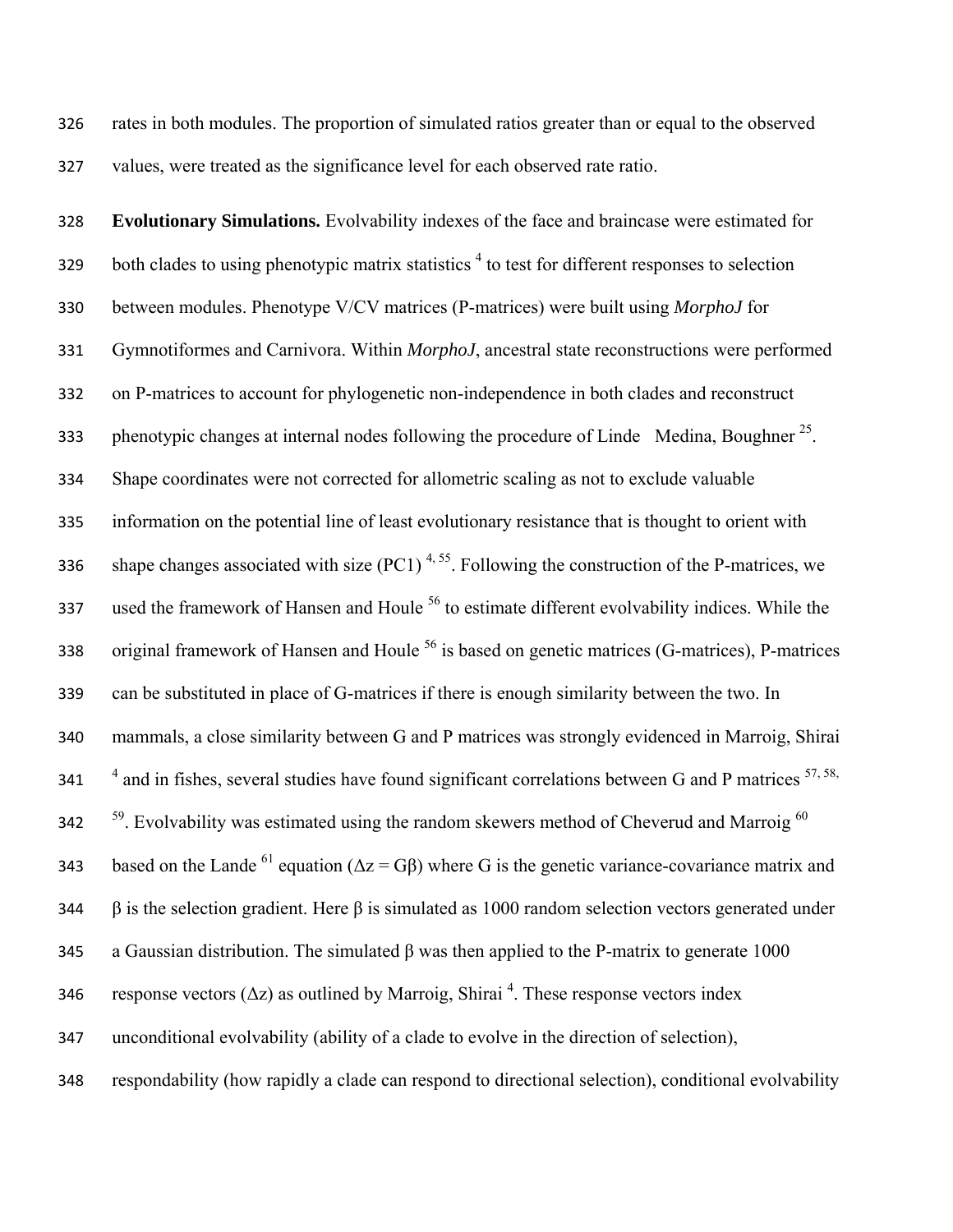(ability of a clade to evolve in the direction of selection while under stabilizing selection),

constraints (the effect of PC1 on the response to selection) and autonomy (the proportion of

evolvability that remains after conditioning on other traits). All simulations were run in the R

352 package  $EvolOG^{62}$ . Instead of emphasizing mean values of evolvability indexes, we emphasize the maximum values of the various indexes for ease of interpretation .

#### **Acknowledgements**

We thank Maxwell Bernt, Prosanta Chakrabarty, Scott Duke-Sylvester, William Fink, Hironobu Ito, Glenn Northcutt, Gerald Smith, David Wake and Miriam Zelditch for ideas and discussions, Ashley Mays and Andrew Savage for assistance with radiography, John Romani for providing the up-to date programming equipment, and Merritt and Patricia Evans for camera equipment. This work was supported by United States National Science Foundation grants DEB 0614334, 0741450 and 1354511 to JSA, and the Southern Regional Education Board Minority Doctoral Fellowship to KME. BLS was supported by NSF DEB-1257898 during his work on this project.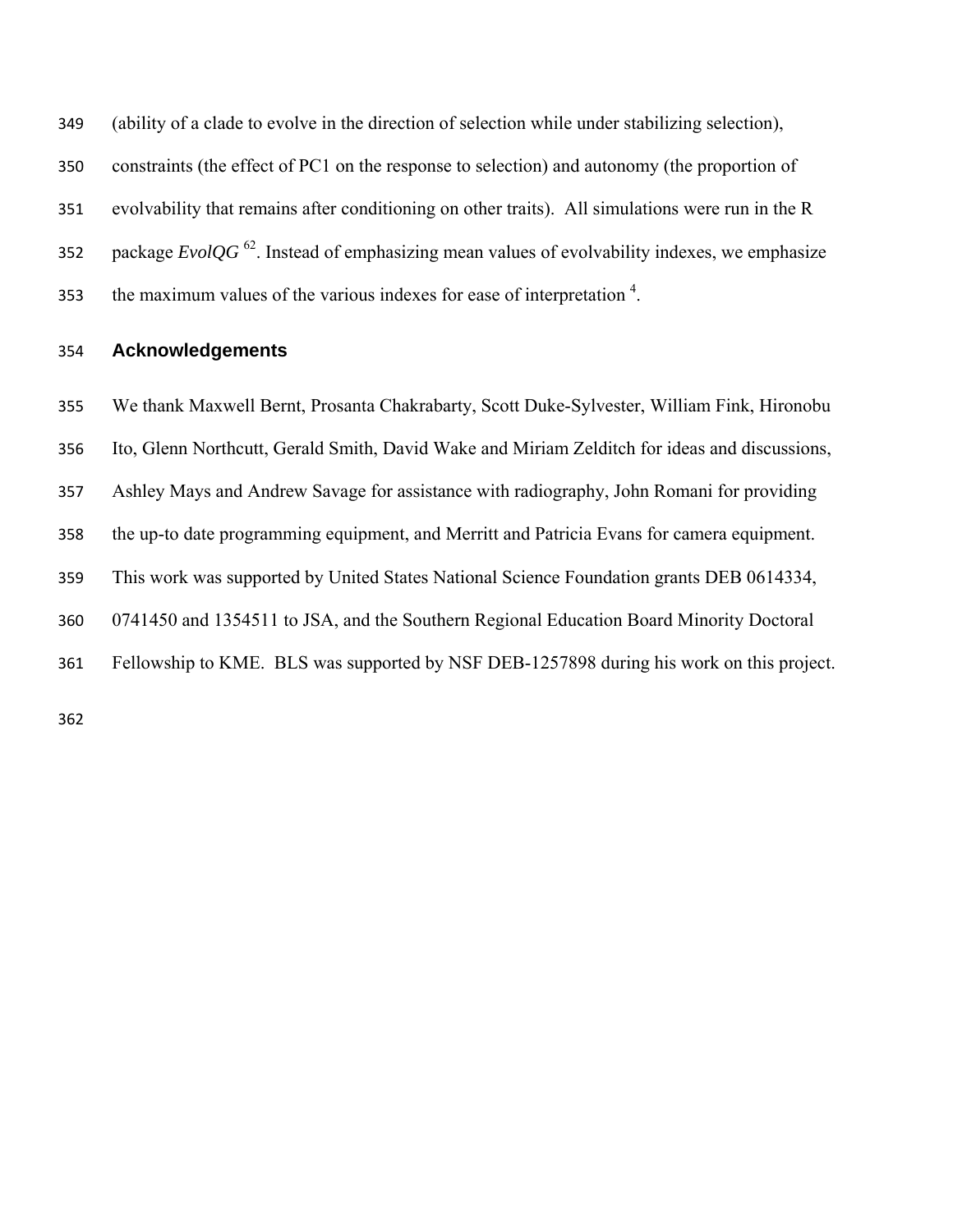## 363 **Tables**

**Table 1.** Rates of module evolution and sigma-D ratios for Gymnotiformes and Carnivora. Note the similar rates of facial evolution with respect to braincase in gymnotiform clades. Note also the consistently faster rates of braincase evolution compared to facial evolution in carnivorans.

| Clade            | Face $\sigma$ | Braincase σ | σ Ratio |
|------------------|---------------|-------------|---------|
| Gymnotiformes    | 0.0032        | 0.0027      | 1.2     |
| Apteronotidae    | 0.0040        | 0.0036      | 1.13    |
| Hypopomidae      | 0.0039        | 0.0019      | 2.03    |
| Gymnotidae       | 0.0035        | 0.0031      | 1.13    |
| Rhamphichthyidae | 0.0023        | 0.0015      | 1.48    |
| Sternopygidae    | 0.1340        | 0.0013      | 1.06    |
|                  |               |             |         |
| Clade            | Face $\sigma$ | Braincase σ | σ Ratio |
| Carnivora        | 0.0022        | 0.0049      | 0.45    |
| Canidae          | 0.0018        | 0.0046      | 0.40    |
| Pinnepedia       | 0.0023        | 0.0035      | 0.65    |
| Musteloidea      | 0.0014        | 0.0023      | 0.61    |
| Feliformia       | 0.0029        | 0.0076      | 0.38    |

**Table 2.** Evolvability indexes for the selection simulation study for the face and braincase of Gymnotiformes and Carnivora. Note the similarity between evolvability, respondability and constraints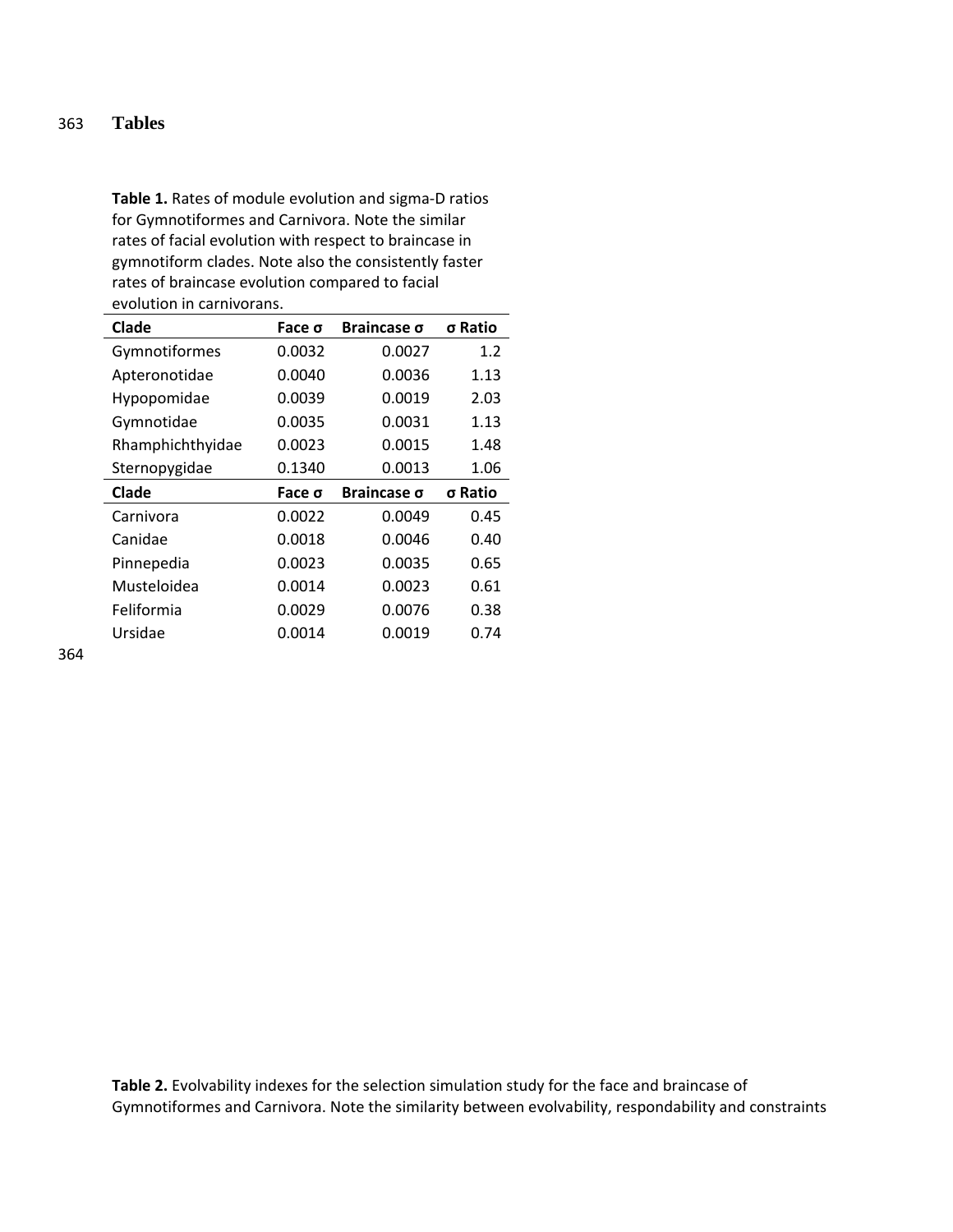between the face and braincase of Gymnotiformes and the vast difference in maximum values maximum values of conditional evolvability and autonomy with the face exhibiting substantially higher values than the braincase. Note also within Carnivora, the high evolvability and respondability of the braincase compared to the face. In both Gymnotiformes and Carnivora the face exhibits higher conditional evolvability and higher autonomy than the braincase.

|                      |              |                | Face                     |            |             |
|----------------------|--------------|----------------|--------------------------|------------|-------------|
| <b>Gymnotiformes</b> | evolvability | respondability | conditional evolvability | autonomy   | constraints |
| Mean                 | 1.406E-04    | 2.445E-04      | $-5.712E-05$             | $-0.593$   | 0.556       |
| Min                  | 2.447E-05    | 6.522E-05      | $-0.061$                 | $-622.472$ | 0.000       |
| Max                  | 4.065E-04    | 5.119E-04      | 0.003                    | 23.721     | 0.997       |
|                      |              |                | <b>Braincase</b>         |            |             |
| Mean                 | 1.751E-04    | 2.706E-04      | $-3.488E - 06$           | $-0.021$   | 0.526       |
| Min                  | 4.998E-05    | 9.056E-05      | $-0.002$                 | $-10.484$  | 0.001       |
| Max                  | 4.050E-04    | 5.433E-04      | 1.320E-04                | 0.647      | 0.978       |
|                      |              |                | Face                     |            |             |
| Carnivora            | evolvability | respondability | conditional evolvability | autonomy   | constraints |
| Mean                 | 1.745E-04    | 2.619E-04      | $-1.113E-06$             | $-0.005$   | 0.464       |
| Min                  | 3.780E-05    | 9.759E-05      | $-5.788E-04$             | $-2.613$   | 4.935E-04   |
| Max                  | 5.435E-04    | 5.762E-04      | 1.756E-04                | 1.208      | 0.977       |
| <b>Braincase</b>     |              |                |                          |            |             |
|                      |              |                |                          |            |             |
| Mean                 | 4.338E-04    | 8.002E-04      | $-1.688E-06$             | $-0.006$   | 0.459       |
| Min                  | 3.303E-05    | 1.082E-04      | $-0.001$                 | $-3.212$   | 0.001       |
| Max                  | 0.002        | 0.003          | 4.678E-04                | 0.744      | 0.970       |

365

366

367

#### 368 **References**

369 1. Wagner GP, Pavlicev M, Cheverud JM. The road to modularity. *Nature Reviews Genetics* **8**, 921- 370 931 (2007). 371 372 2. Schlosser G, Wagner GP. *Modularity in development and evolution*. University of Chicago Press 373 (2004). 374

- 375 3. Klingenberg CP. Morphological integration and developmental modularity. *Annual Review of*  376 *Ecology, Evolution, and Systematics*, 115-132 (2008).
- 378 4. Marroig G, Shirai LT, Porto A, de Oliveira FB, De Conto V. The evolution of modularity in the 379 mammalian skull II: evolutionary consequences. *Evolutionary Biology* **36**, 136-148 (2009).

380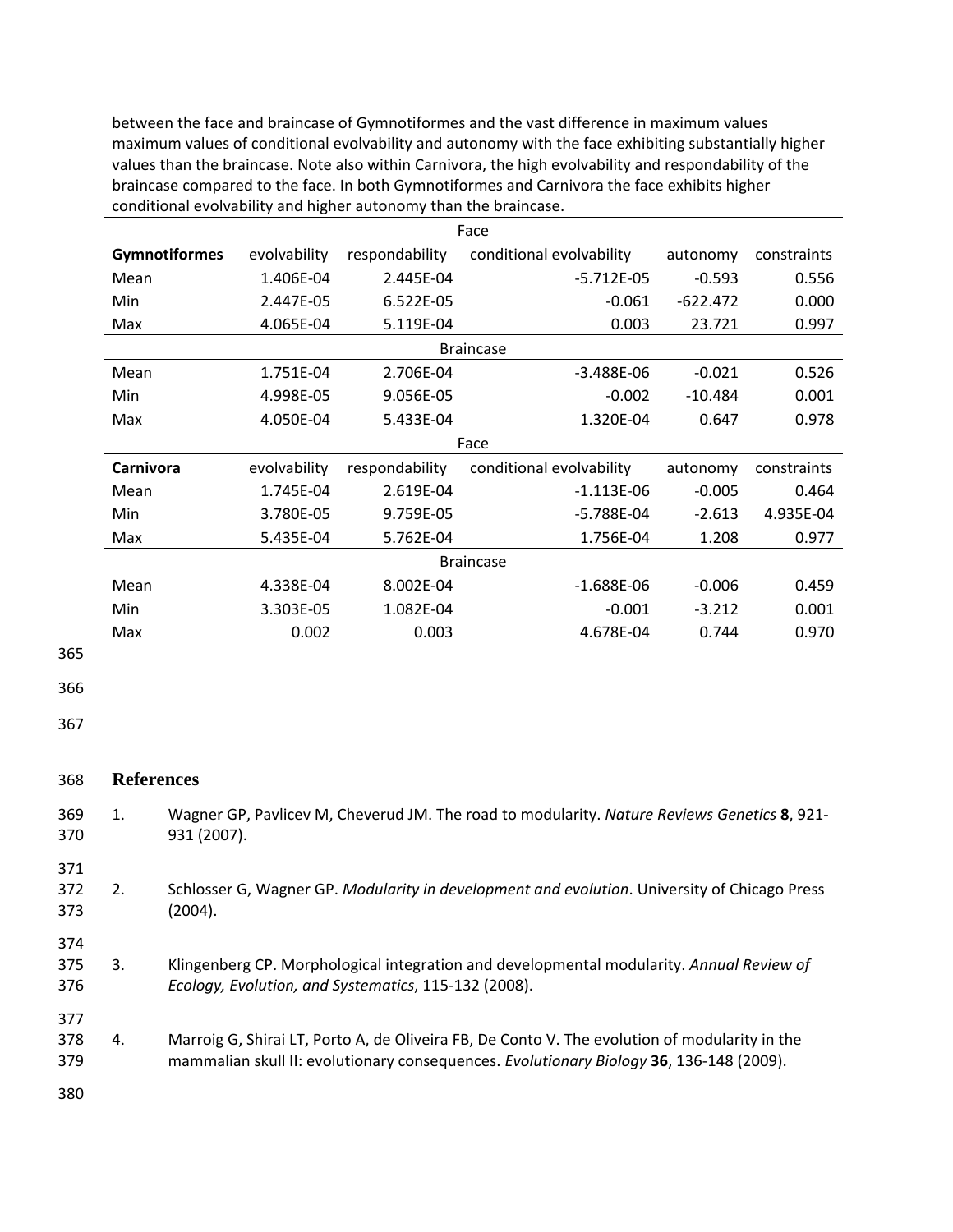| 381<br>382               | 5.  | Hansen TF. Is modularity necessary for evolvability?: Remarks on the relationship between<br>pleiotropy and evolvability. Biosystems 69, 83-94 (2003).                                                                        |
|--------------------------|-----|-------------------------------------------------------------------------------------------------------------------------------------------------------------------------------------------------------------------------------|
| 383<br>384<br>385        | 6.  | Esteve-Altava B. In search of morphological modules: a systematic review. Biological Reviews,<br>(2016).                                                                                                                      |
| 386<br>387<br>388        | 7.  | Sanger TJ, Mahler DL, Abzhanov A, Losos JB. Roles for modularity and constraint in the evolution<br>of cranial diversity among Anolis lizards. Evolution 66, 1525-1542 (2012).                                                |
| 389<br>390<br>391        | 8.  | Goswami A, Polly PD. The influence of modularity on cranial morphological disparity in Carnivora<br>and Primates (Mammalia). PLoS One 5, e9517-e9517 (2010).                                                                  |
| 392<br>393<br>394        | 9.  | Piras P, et al. Morphological integration and functional modularity in the crocodilian skull.<br>Integrative zoology 9, 498-516 (2014).                                                                                       |
| 395<br>396<br>397        | 10. | Drake AG, Klingenberg CP. Large-scale diversification of skull shape in domestic dogs: disparity<br>and modularity. The American Naturalist 175, 289-301 (2010).                                                              |
| 398<br>399               | 11. | Hanken J, Hall BK. The skull. University of Chicago Press (1993).                                                                                                                                                             |
| 400<br>401<br>402        | 12. | Barbeito-Andrés J, Gonzalez PN, Hallgrímsson B. Prenatal Development of Skull and Brain in a<br>Mouse Model of Growth Restriction. Revista Argentina de Anthropologia Biologica 18, (2016).                                   |
| 403<br>404               | 13. | Hanken J, Hall BK. Mechanisms of skull diversity and evolution. The skull 3, 1-36 (1993).                                                                                                                                     |
| 405<br>406<br>407        | 14. | Goswami A. Cranial modularity and sequence heterochrony in mammals. Evolution &<br>development 9, 290-298 (2007).                                                                                                             |
| 408<br>409<br>410        | 15. | Goswami A. Cranial modularity shifts during mammalian evolution. The American Naturalist 168,<br>270-280 (2006).                                                                                                              |
| 411<br>412<br>413<br>414 | 16. | Klingenberg CP, Marugán-Lobón J. Evolutionary Covariation in Geometric Morphometric Data:<br>Analyzing Integration, Modularity, and Allometry in a Phylogenetic Context. Systematic Biology<br>62, 591-610 (2013).            |
| 415<br>416<br>417<br>418 | 17. | Tagliacollo VA, Bernt MJ, Craig JM, Oliveira C, Albert JS. Model-based total evidence phylogeny<br>of Neotropical electric knifefishes (Teleostei, Gymnotiformes). Molecular phylogenetics and<br>evolution 95, 20-33 (2016). |
| 419                      |     |                                                                                                                                                                                                                               |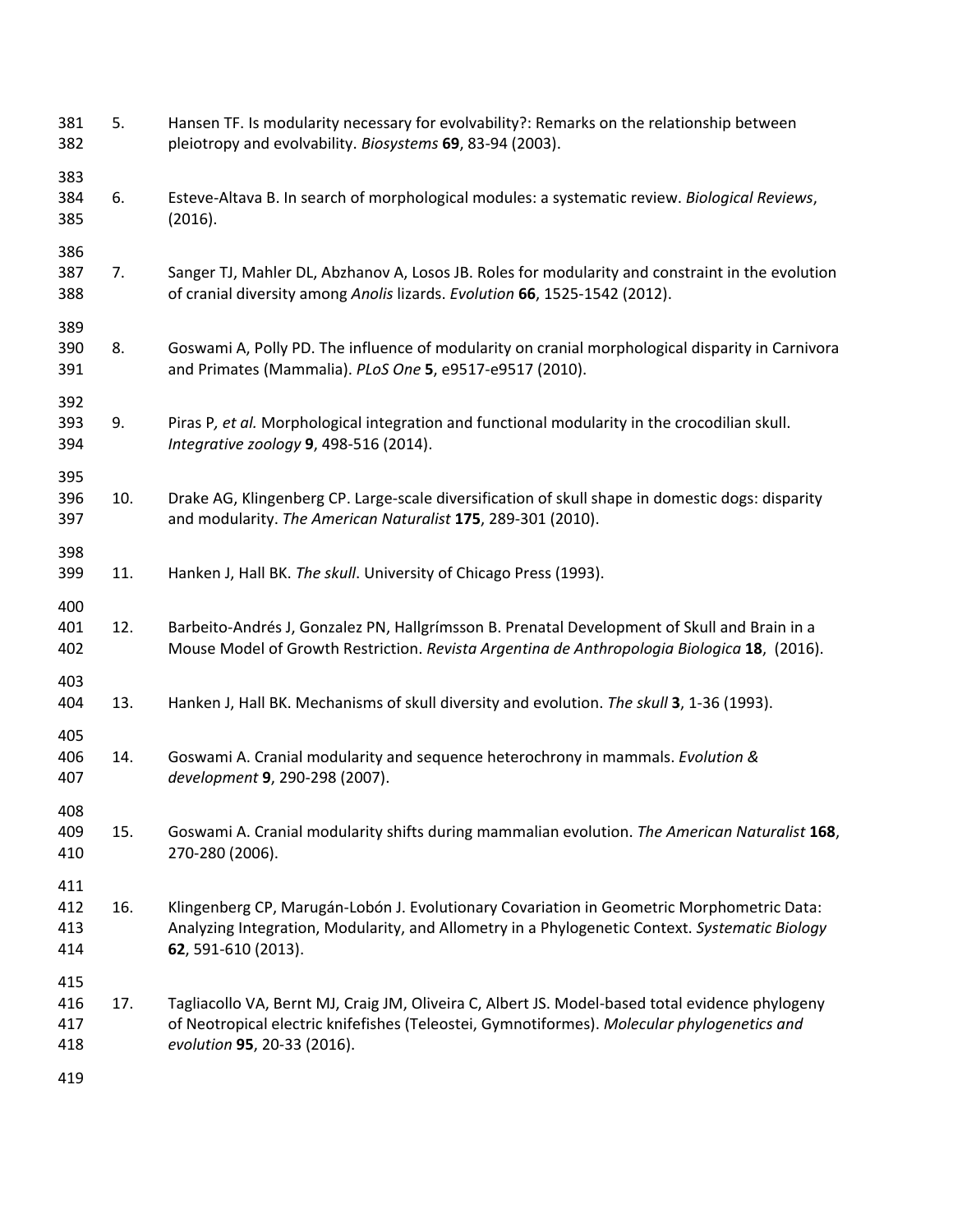| 420<br>421<br>422        | 18. | Albert JS. Species diversity and phylogenetic systematics of American knifefishes<br>(Gymnotiformes, Teleostei). Division of Ichthyology, Museum of Zoology, University of Michigan<br>(2001).                                                        |
|--------------------------|-----|-------------------------------------------------------------------------------------------------------------------------------------------------------------------------------------------------------------------------------------------------------|
| 423<br>424<br>425<br>426 | 19. | Nyakatura K, Bininda-Emonds OR. Updating the evolutionary history of Carnivora (Mammalia): a<br>new species-level supertree complete with divergence time estimates. BMC biology 10, 1<br>(2012).                                                     |
| 427<br>428<br>429        | 20. | Figueirido B, MacLeod N, Krieger J, De Renzi M, Pérez-Claros JA, Palmqvist P. Constraint and<br>adaptation in the evolution of carnivoran skull shape. Paleobiology 37, 490-518 (2011).                                                               |
| 430<br>431<br>432        | 21. | Wroe S, Milne N. Convergence and remarkably consistent constraint in the evolution of<br>carnivore skull shape. Evolution 61, 1251-1260 (2007).                                                                                                       |
| 433<br>434<br>435<br>436 | 22. | Denton JS, Adams DC. A new phylogenetic test for comparing multiple high-dimensional<br>evolutionary rates suggests interplay of evolutionary rates and modularity in lanternfishes<br>(Myctophiformes; Myctophidae). Evolution 69, 2425-2440 (2015). |
| 437<br>438<br>439        | 23. | Figueirido B, Tseng ZJ, Martín-Serra A. Skull shape evolution in durophagous carnivorans.<br>Evolution 67, 1975-1993 (2013).                                                                                                                          |
| 440<br>441<br>442        | 24. | Finarelli JA, Flynn JJ. Brain-size evolution and sociality in Carnivora. Proceedings of the National<br>Academy of Sciences 106, 9345-9349 (2009).                                                                                                    |
| 443<br>444<br>445        | 25. | Linde-Medina M, Boughner JC, Santana SE, Diogo R. Are more diverse parts of the mammalian<br>skull more labile? Ecology and Evolution, (2016).                                                                                                        |
| 446<br>447<br>448        | 26. | Winemiller KO, Adite A. Convergent evolution of weakly electric fishes from floodplain habitats<br>in Africa and South America. Environmental Biology of Fishes 49, 175-186 (1997).                                                                   |
| 449<br>450<br>451        | 27. | Marrero C, Winemiller KO. Tube-snouted gymnotiform and mormyriform fishes: convergence of<br>a specialized foraging mode in teleosts. Environmental Biology of Fishes 38, 299-309 (1993).                                                             |
| 452<br>453<br>454        | 28. | Koyabu D, et al. Mammalian skull heterochrony reveals modular evolution and a link between<br>cranial development and brain size. Nature Communications 5, (2014).                                                                                    |
| 455<br>456<br>457        | 29. | Meloro C, Clauss M, Raia P. Ecomorphology of Carnivora challenges convergent evolution.<br>Organisms Diversity & Evolution 15, 711-720 (2015).                                                                                                        |
| 458<br>459<br>460        | 30. | Hu D, et al. Signals from the brain induce variation in avian facial shape. Developmental<br>Dynamics 244, 1133-1143 (2015).                                                                                                                          |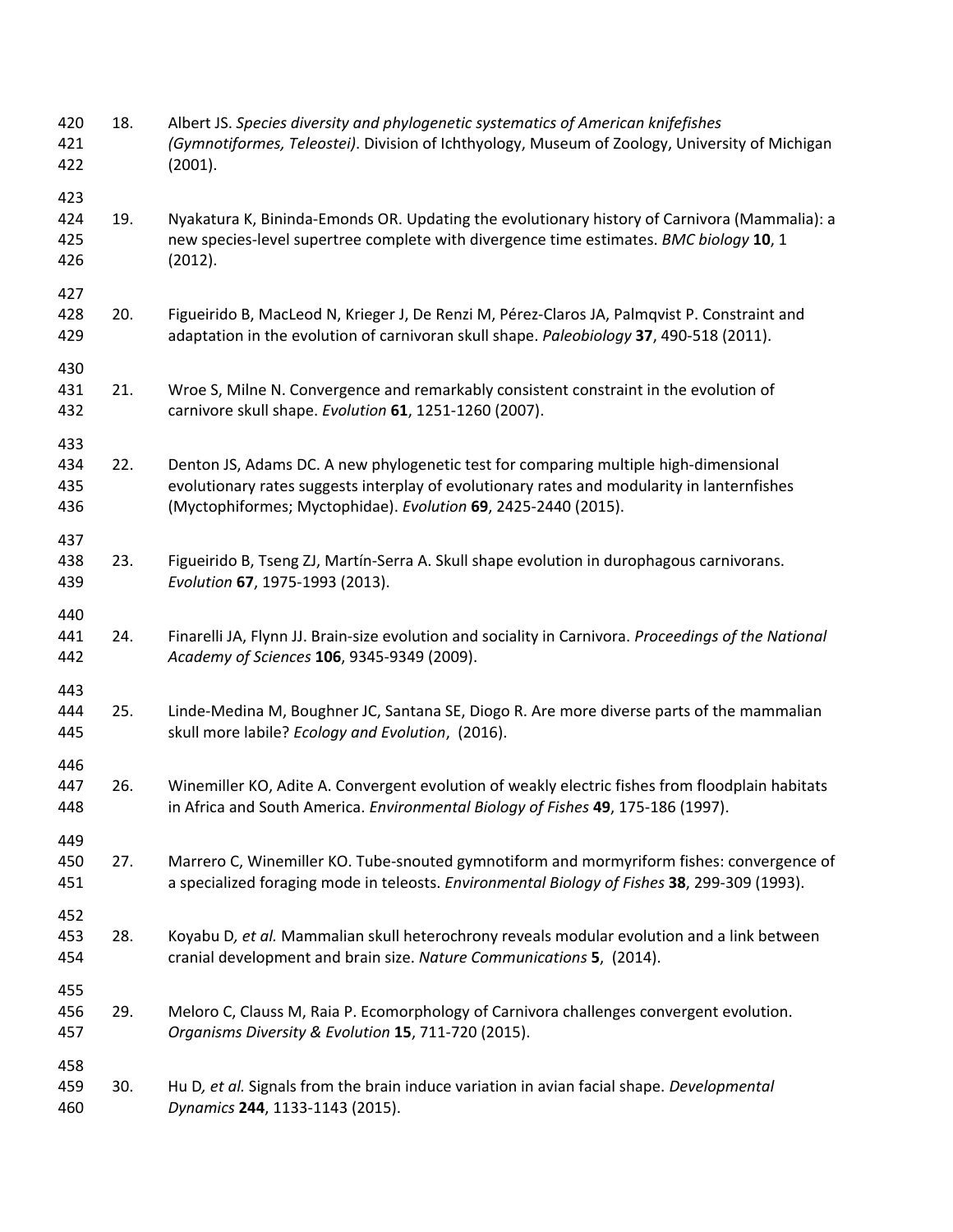| 461<br>462<br>463 | 31. | Hu D, Marcucio RS. A SHH-responsive signaling center in the forebrain regulates craniofacial<br>morphogenesis via the facial ectoderm. Development 136, 107-116 (2009).   |
|-------------------|-----|---------------------------------------------------------------------------------------------------------------------------------------------------------------------------|
| 464<br>465<br>466 | 32. | Hu D, Marcucio RS. Unique organization of the frontonasal ectodermal zone in birds and<br>mammals. Developmental biology 325, 200-210 (2009).                             |
| 467<br>468<br>469 | 33. | Marcucio RS, Cordero DR, Hu D, Helms JA. Molecular interactions coordinating the development<br>of the forebrain and face. Developmental biology 284, 48-61 (2005).       |
| 470<br>471<br>472 | 34. | Hu D, Marcucio RS, Helms JA. A zone of frontonasal ectoderm regulates patterning and growth<br>in the face. Development 130, 1749-1758 (2003).                            |
| 473<br>474<br>475 | 35. | Christiansen P, Wroe S. Bite forces and evolutionary adaptations to feeding ecology in<br>carnivores. Ecology 88, 347-358 (2007).                                         |
| 476<br>477        | 36. | Polly PD. Evolution: Stuck between the teeth. Nature 497, 325-326 (2013).                                                                                                 |
| 478<br>479<br>480 | 37. | Richtsmeier JT, Flaherty K. Hand in glove: brain and skull in development and<br>dysmorphogenesis. Acta neuropathologica 125, 469-489 (2013).                             |
| 481<br>482<br>483 | 38. | Northcutt RG, Kaas JH. The emergence and evolution of mammalian neocortex. Trends in<br>neurosciences 18, 373-379 (1995).                                                 |
| 484<br>485        | 39. | Dunbar R. The social brain hypothesis. brain 9, 178-190 (1998).                                                                                                           |
| 486<br>487<br>488 | 40. | Pérez-Barbería FJ, Shultz S, Dunbar RI. Evidence for coevolution of sociality and relative brain<br>size in three orders of mammals. Evolution 61, 2811-2821 (2007).      |
| 489<br>490<br>491 | 41. | Tagliacollo VA, Bernt MJ, Craig JM, Oliveira C, Albert JS. Data supporting phylogenetic<br>reconstructions of the Neotropical clade Gymnotiformes. Data in Brief, (2016). |
| 492<br>493<br>494 | 42. | Lewis PO. A likelihood approach to estimating phylogeny from discrete morphological character<br>data. Systematic Biology 50, 913-925 (2001).                             |
| 495<br>496<br>497 | 43. | Drummond AJ, Rambaut A. BEAST: Bayesian evolutionary analysis by sampling trees. BMC<br>evolutionary biology 7, 214 (2007).                                               |
| 498<br>499<br>500 | 44. | Ronquist F, Huelsenbeck JP. MrBayes 3: Bayesian phylogenetic inference under mixed models.<br>Bioinformatics 19, 1572-1574 (2003).                                        |
|                   |     |                                                                                                                                                                           |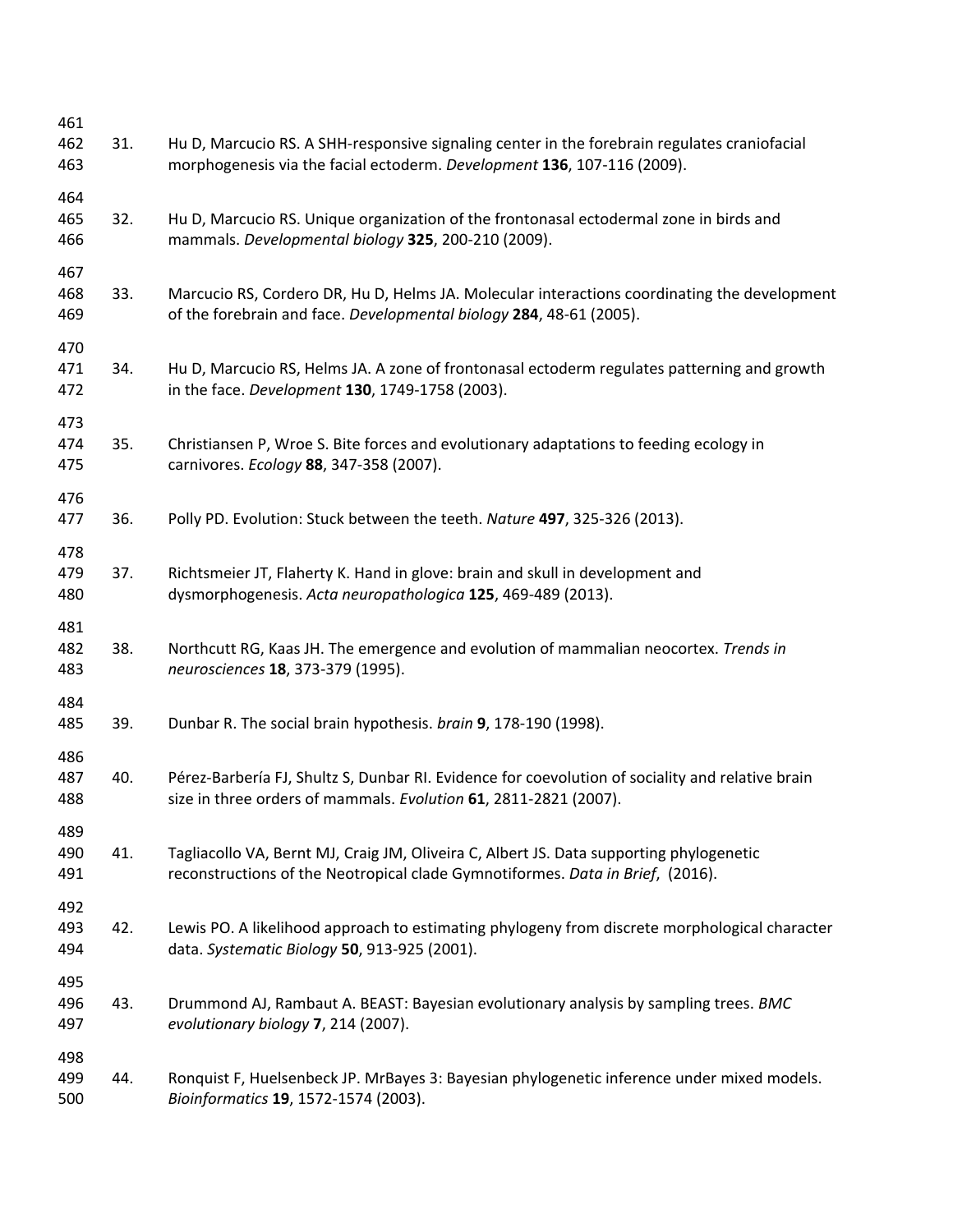| 501<br>502<br>503<br>504 | 45. | Tagliacollo VA, Bernt MJ, Craig JM, Oliveira C, Albert JS. Model-based Total Evidence phylogeny<br>of Neotropical electric knifefishes (Teleostei, Gymnotiformes). Molecular Phylogenetics and<br>Evolution, (2015).                           |
|--------------------------|-----|------------------------------------------------------------------------------------------------------------------------------------------------------------------------------------------------------------------------------------------------|
| 505<br>506<br>507<br>508 | 46. | Sánchez J, Horton BK, Tesón E, Mora A, Ketcham RA, Stockli DF. Kinematic evolution of Andean<br>fold-thrust structures along the boundary between the Eastern Cordillera and Middle<br>Magdalena Valley basin, Colombia. Tectonics 31, (2012). |
| 509<br>510<br>511        | 47. | Gernhard T. The conditioned reconstructed process. Journal of theoretical biology 253, 769-778<br>(2008).                                                                                                                                      |
| 512<br>513<br>514        | 48. | Taylor WR, Van Dyke G. Revised procedures for staining and clearing small fishes and other<br>vertebrates for bone and cartilage study. Cybium 9, 107-119 (1985).                                                                              |
| 515<br>516<br>517        | 49. | Klingenberg CP. MorphoJ: an integrated software package for geometric morphometrics.<br>Molecular Ecology Resources 11, 353-357 (2011).                                                                                                        |
| 518<br>519<br>520        | 50. | Adams DC, Otárola-Castillo E. geomorph: an R package for the collection and analysis of<br>geometric morphometric shape data. Methods in Ecology and Evolution 4, 393-399 (2013).                                                              |
| 521<br>522<br>523        | 51. | Sidlauskas B. Continuous and arrested morphological diversification in sister clades of<br>characiform fishes: a phylomorphospace approach. Evolution 62, 3135-3156 (2008).                                                                    |
| 524<br>525<br>526        | 52. | Adams DC. Evaluating modularity in morphometric data: challenges with the RV coefficient and<br>a new test measure. Methods in Ecology and Evolution, (2016).                                                                                  |
| 527<br>528<br>529        | 53. | Adams DC, Felice RN. Assessing trait covariation and morphological integration on phylogenies<br>using evolutionary covariance matrices. PloS one 9, e94335 (2014).                                                                            |
| 530<br>531<br>532<br>533 | 54. | Goswami A, Polly P, Mock O, SÁNCHEZ-VILLAGRA M. Shape, variance and integration during<br>craniogenesis: contrasting marsupial and placental mammals. Journal of evolutionary biology 25,<br>862-872 (2012).                                   |
| 534<br>535<br>536        | 55. | Marroig G, Cheverud JM. Size as a line of least evolutionary resistance: diet and adaptive<br>morphological radiation in New World monkeys. Evolution 59, 1128-1142 (2005).                                                                    |
| 537<br>538<br>539        | 56. | Hansen T, Houle D. Measuring and comparing evolvability and constraint in multivariate<br>characters. Journal of evolutionary biology 21, 1201-1219 (2008).                                                                                    |
| 540                      |     |                                                                                                                                                                                                                                                |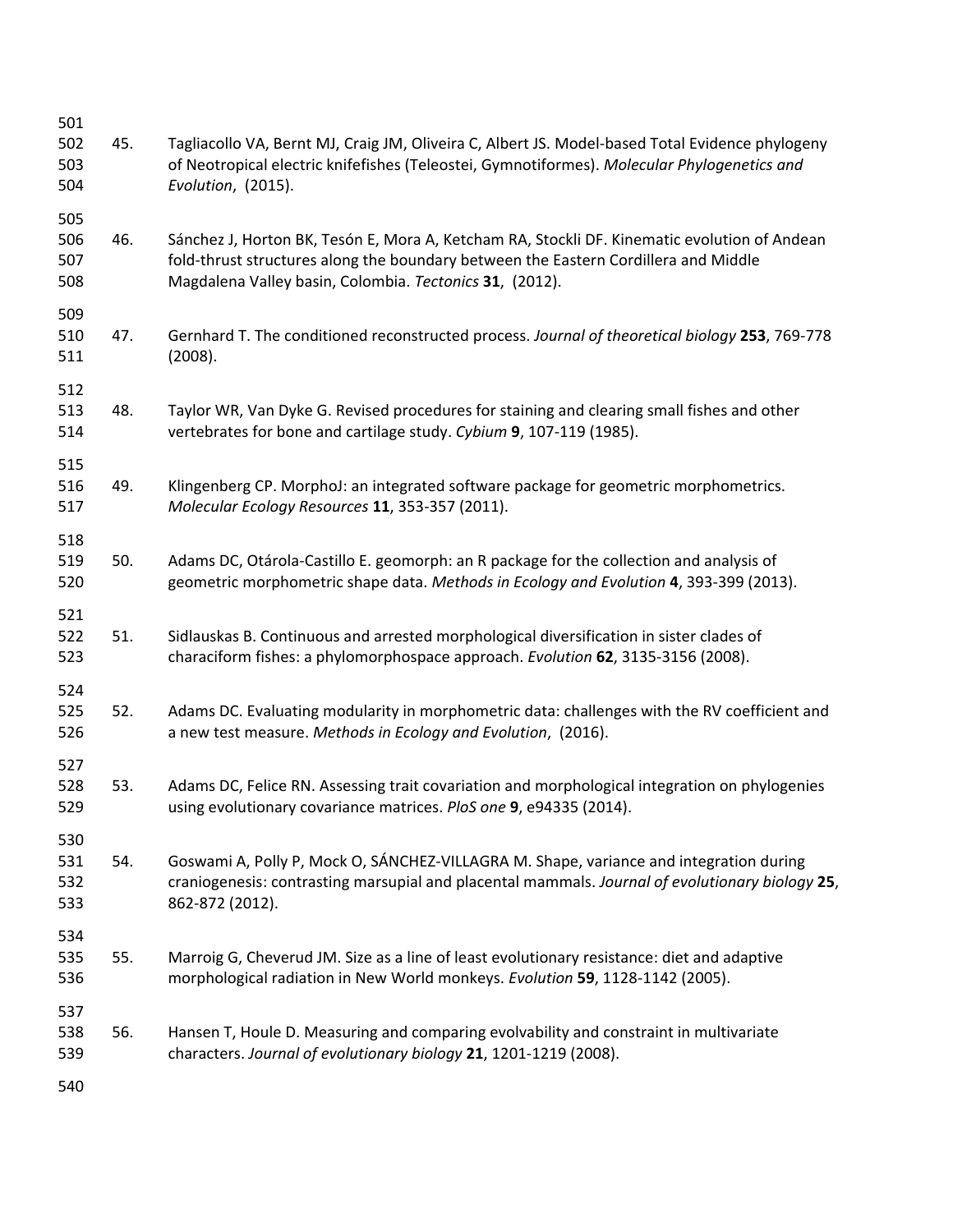| 541<br>542               | 57. | Oswald ME, Singer M, Robison BD. The quantitative genetic architecture of the bold-shy<br>continuum in zebrafish, Danio rerio. PloS one 8, e68828 (2013).                                                 |
|--------------------------|-----|-----------------------------------------------------------------------------------------------------------------------------------------------------------------------------------------------------------|
| 543<br>544<br>545<br>546 | 58. | Roberts RB, Hu Y, Albertson RC, Kocher TD. Craniofacial divergence and ongoing adaptation via<br>the hedgehog pathway. Proceedings of the National Academy of Sciences 108, 13194-13199<br>(2011).        |
| 547<br>548<br>549        | 59. | Schneider RF, Li Y, Meyer A, Gunter HM. Regulatory gene networks that shape the development<br>of adaptive phenotypic plasticity in a cichlid fish. Molecular ecology 23, 4511-4526 (2014).               |
| 550<br>551<br>552<br>553 | 60. | Cheverud JM, Marroig G. Research Article Comparing covariance matrices: random skewers<br>method compared to the common principal components model. Genetics and Molecular Biology<br>30, 461-469 (2007). |
| 554<br>555<br>556        | 61. | Lande R. Quantitative genetic analysis of multivariate evolution, applied to brain: body size<br>allometry. Evolution, 402-416 (1979).                                                                    |
| 557<br>558<br>559        | 62. | Melo D, Garcia G, Hubbe A, Assis AP, Marroig G. EvolQG-An R package for evolutionary<br>quantitative genetics. F1000Research 4, (2015).                                                                   |
| 560                      |     |                                                                                                                                                                                                           |
| 561                      |     | <b>Figure Captions</b>                                                                                                                                                                                    |
| 562                      |     | <b>Figure 1.</b> Phylomorphospace analyses of craniofacial shape in lateral view. <b>a.</b>                                                                                                               |
| 563                      |     | Phylomorphospace analysis of 133 species of Gymnotiformes (Teleostei), including all 35                                                                                                                   |
| 564                      |     | recognized genera, with family-level clades delimited by colors. PC1 corresponds to variance                                                                                                              |
| 565                      |     | between brachycephalic and dolichocephalic skull shapes, PC2 corresponds to variance in skull                                                                                                             |
| 566                      |     | depth ranging from deep skulls with high values (Adontosternarchus balaenops) to narrow skulls                                                                                                            |
| 567                      |     | with low values (Orthosternarchus tamandua). <b>b.</b> Phylomorphospace analysis of 203 species of                                                                                                        |
| 568                      |     | Carnivora (Mammalia) with clades delimited by colors. PC1 corresponds to variance along the                                                                                                               |

569 brachycephalic to dolichocephalic axis, and PC2 corresponds to variance in skull depth.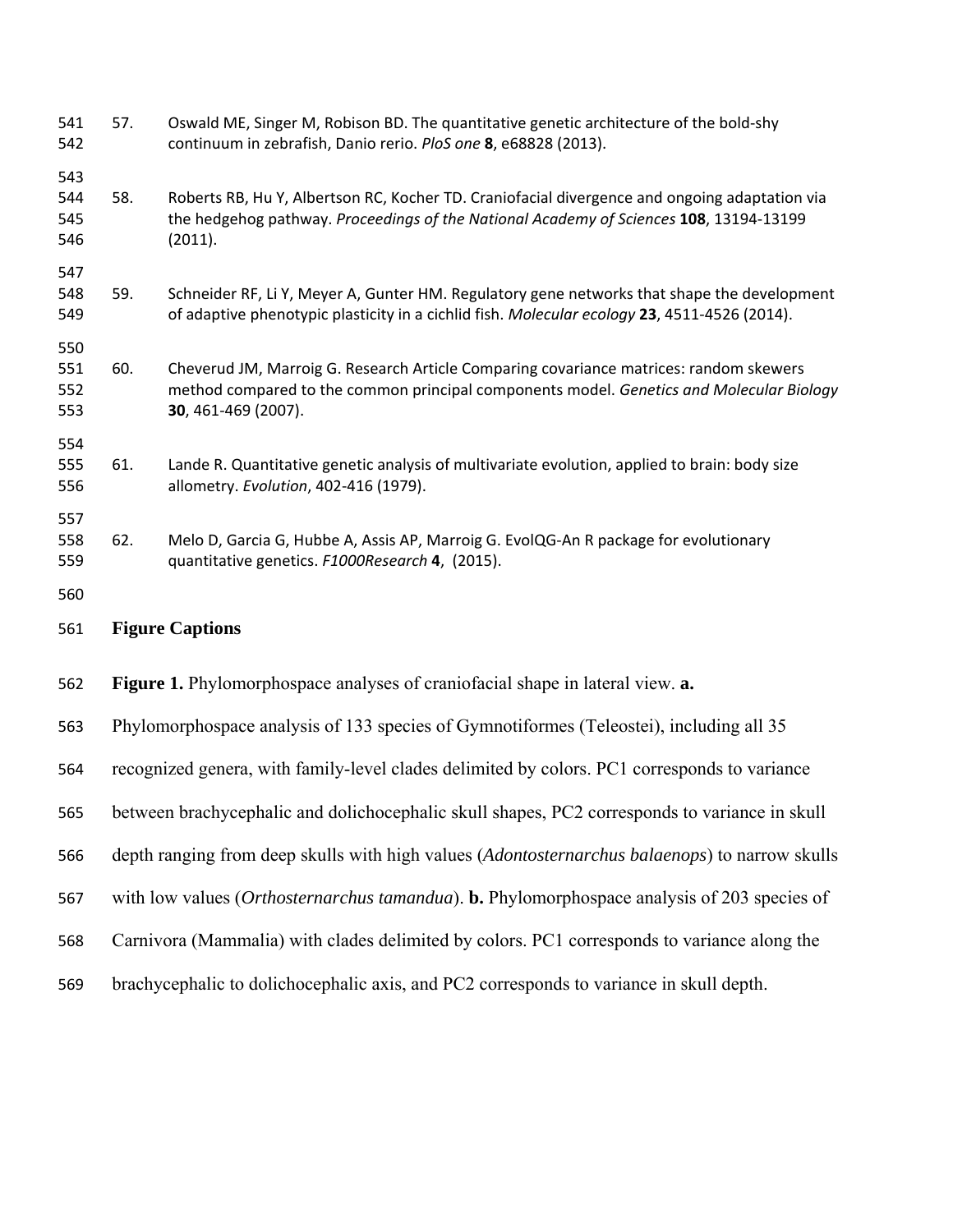**Figure 2.** Phylogenetic modularity analysis of face and braincase regions for Gymnotiformes and Carnivora quantified using the covariance ratio (CR) coefficient. Note face and braincase modules were not found to exhibit significant degrees of modularity for either clade.

**Figure 3.** Phylogenetic Partial-Least Squares (PPLS) analysis of the face and braincase modules (blocks) of 133 species of Gymnotiformes. Note the strong but not complete pattern of 576 covariation between the face and braincase modules ( $c= 0.905$ ). Insets depict extreme patterns of deformation for each module

**Figure 4.** Phylogenetic Partial-Least Squares (PPLS) analysis of the face and braincase for 203 579 species of Carnivora. (Note) the weaker patter of integration ( $c= 0.627$ ) between modules

compared to Gymnotiformes. ). Insets depict extreme patterns of deformation for each module.

**Figure 5.** Histograms showing the ratio of rate values for module evolution for a.

Gymnotiformes and b. Carnivora. Note in Carnivora, that the rate ratio falls outside the range of expected variation in values. Indicating significant differences in rates of evolution between face and braincase modules. However, in Gymnotiformes, no significant differences in rates between modules was recovered.

**Figure 6.** Landmark schematic of the neurocranium for gymnotiform and carnivoran clades used in the analysis. **a.** Landmark schematic of *Compsaraia compsa* in lateral view Landmarks (n=20) used in geometric morphometric analyses of gymnotiform fishes. **b.** Landmark schematic of the neurocranium of *Cercodon thous* in lateral view showing landmarks (n=15) used in geometric morphometric analyses of Carnivora. White landmarks indicate facial module landmarks and black landmarks indicate braincase module landmarks.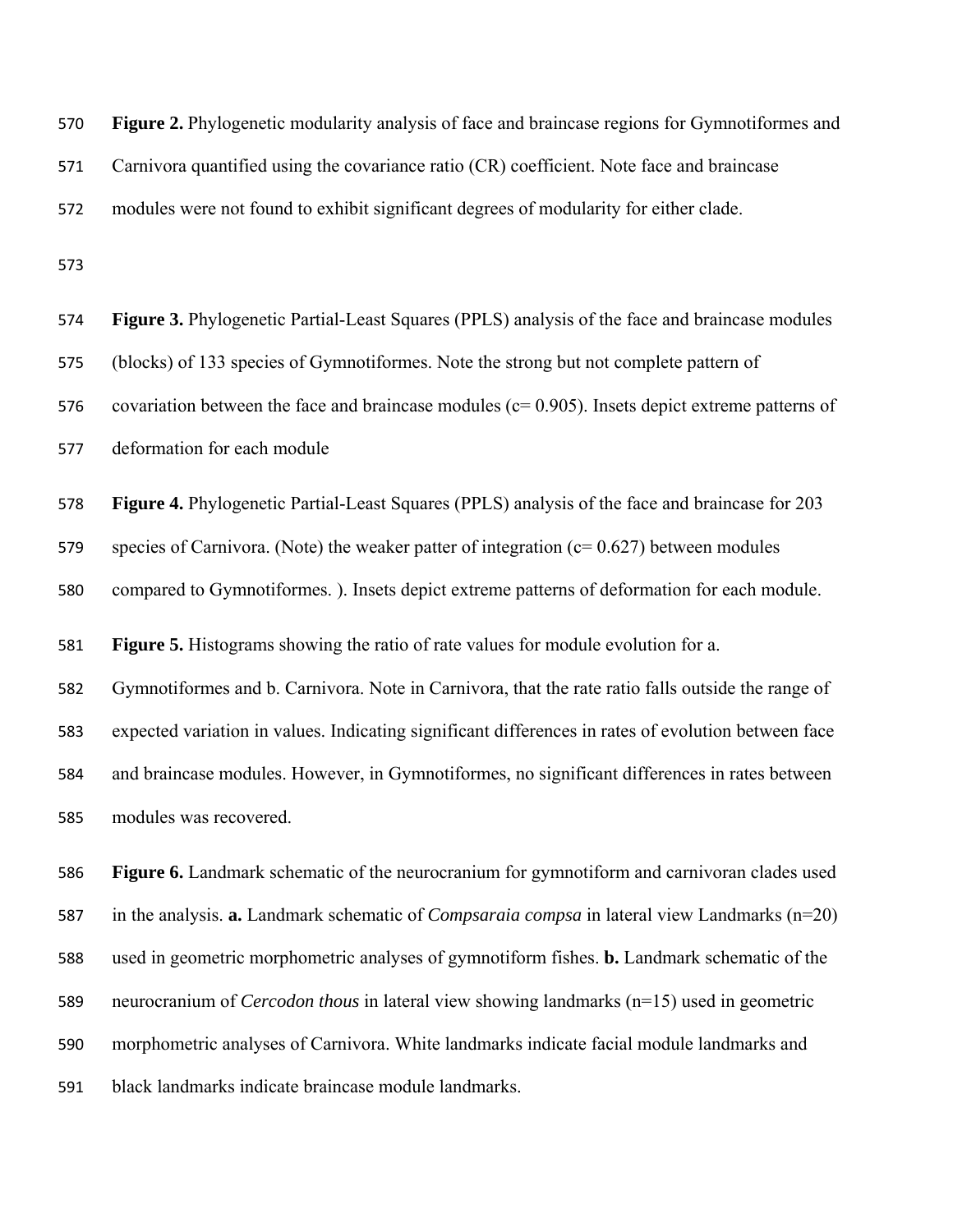| 592 |                                                                                                |
|-----|------------------------------------------------------------------------------------------------|
| 593 |                                                                                                |
| 594 | <b>Author Contribution</b>                                                                     |
| 595 | K. Evans, B. Sidlauskas and J. Albert wrote the main manuscript text. V. Tagliacollo generated |
| 596 | the time calibrated phylogeny for Gymnotiformes. B. Waltz digitized all of the neurocrania for |
| 597 | the family Sternopygidae. All authors reviewed the manuscript. K. Evans prepared all figures,  |
| 598 | ran all analyses and gathered all mammal skull data and all Gymnotiform skull data.            |
| 599 |                                                                                                |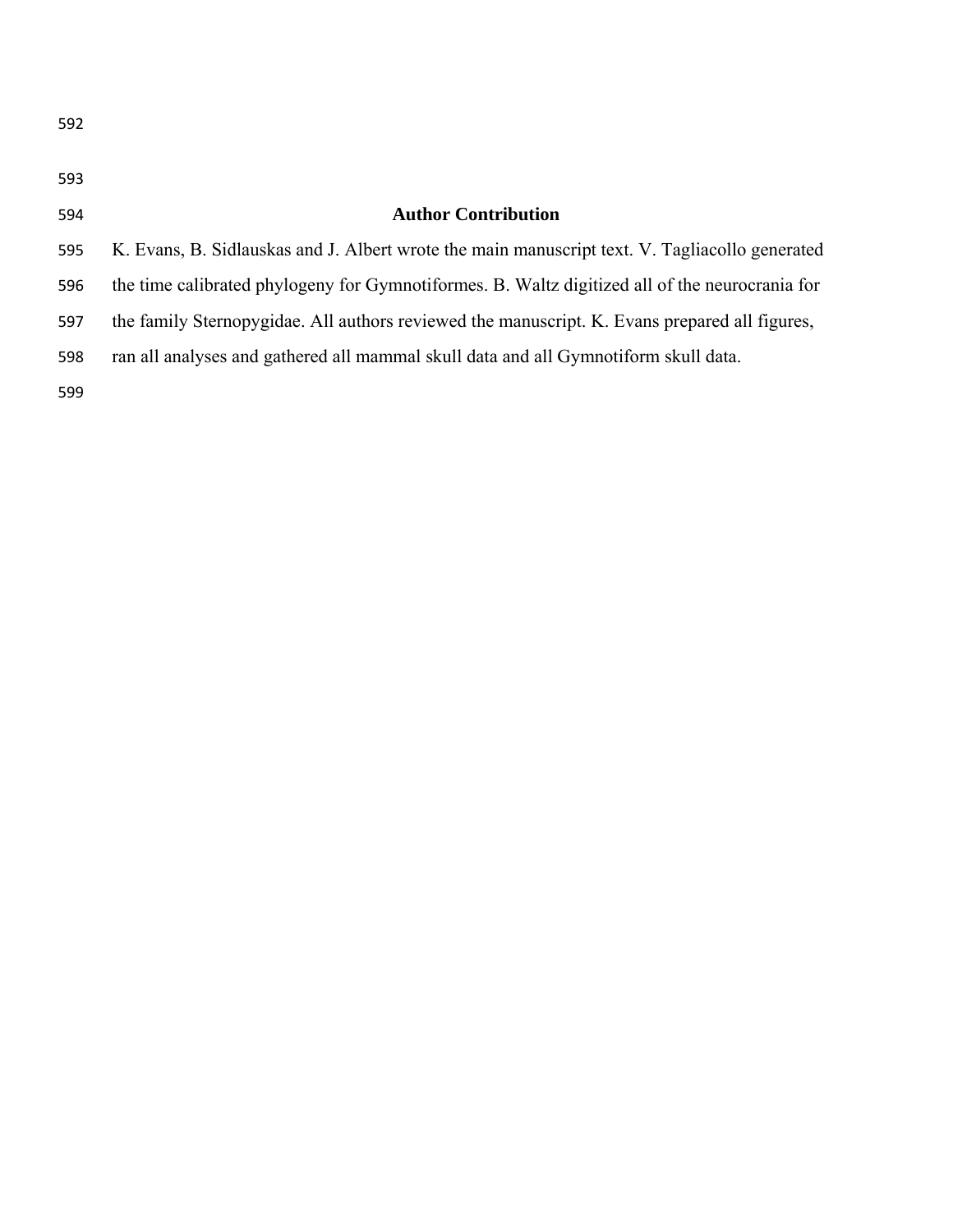| 600 | <b>Additional Information</b>                                                                        |
|-----|------------------------------------------------------------------------------------------------------|
| 601 | The authors declare no competing interests as defined by Nature Publishing Group, or other           |
| 602 | interests that might be perceived to influence the results and/or discussion reported in this paper. |
| 603 |                                                                                                      |
| 604 |                                                                                                      |
| 605 |                                                                                                      |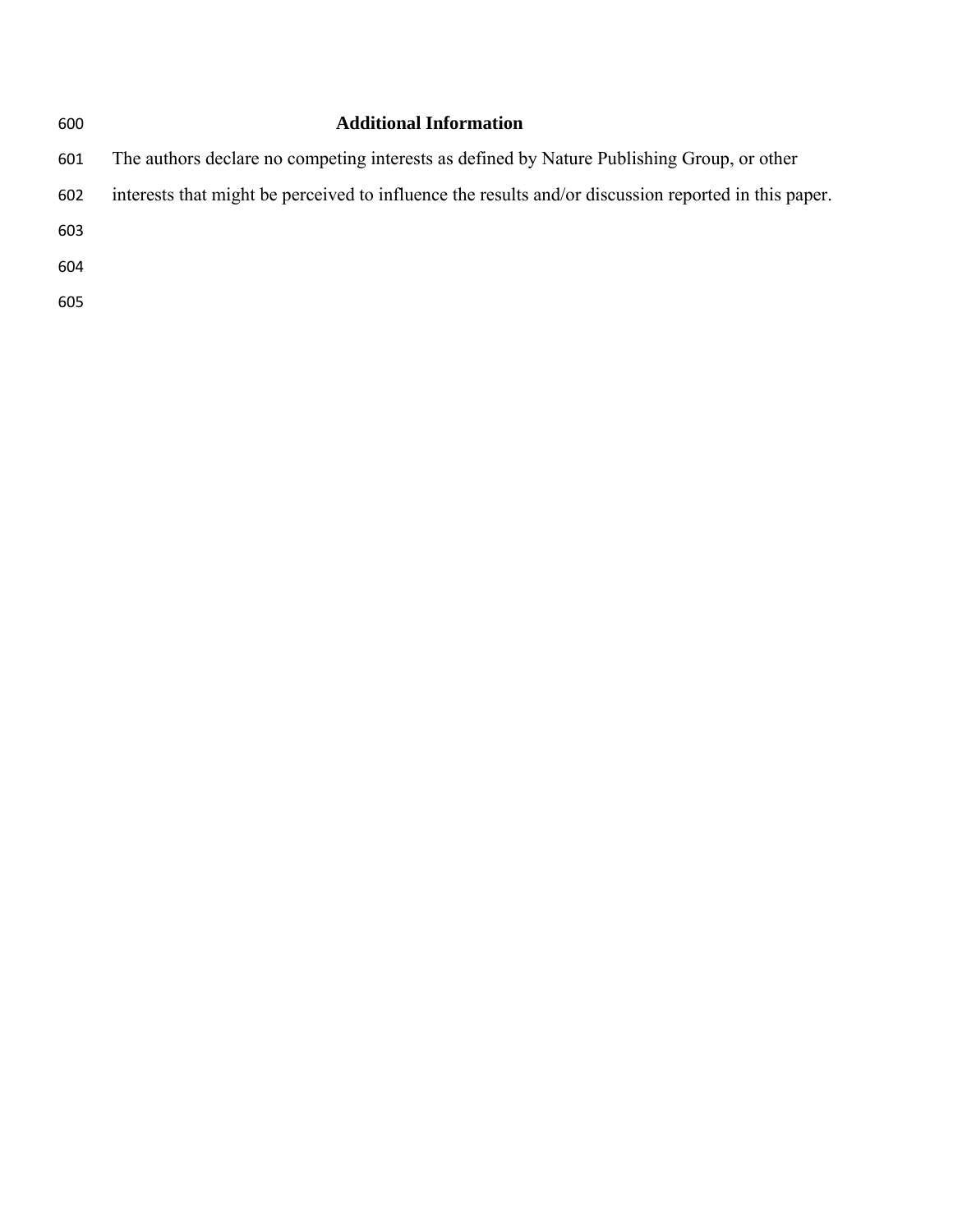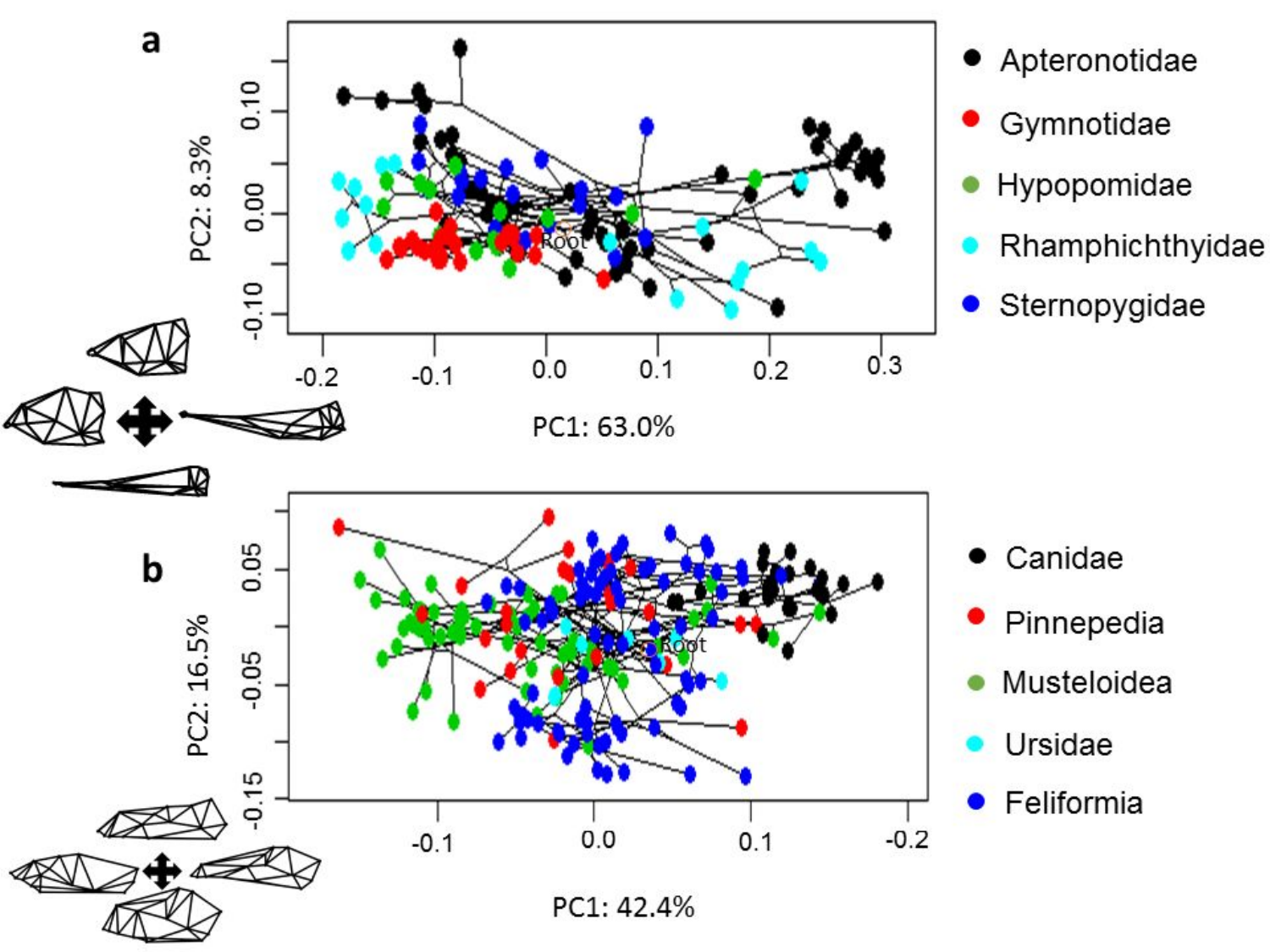

CR coefficient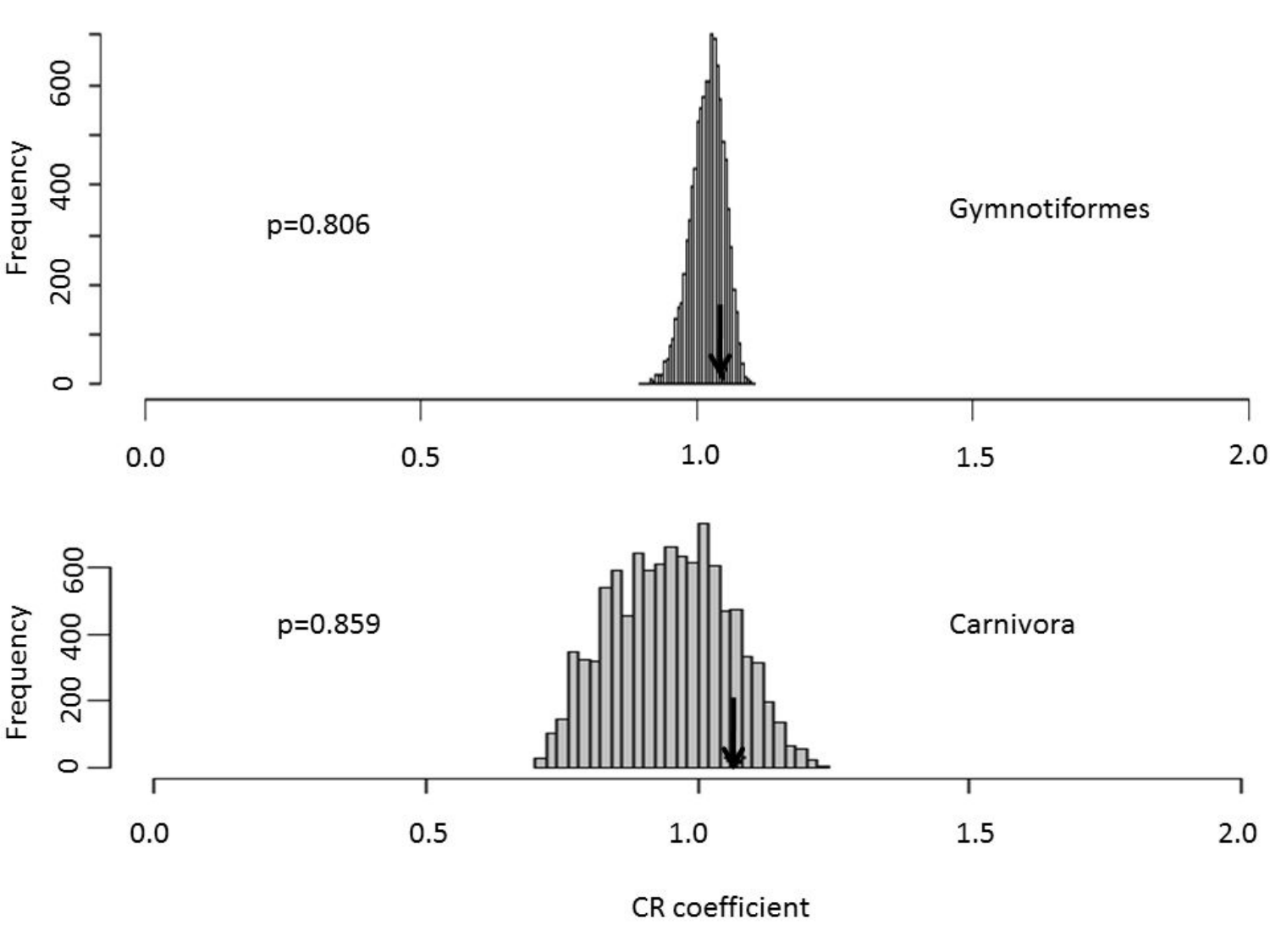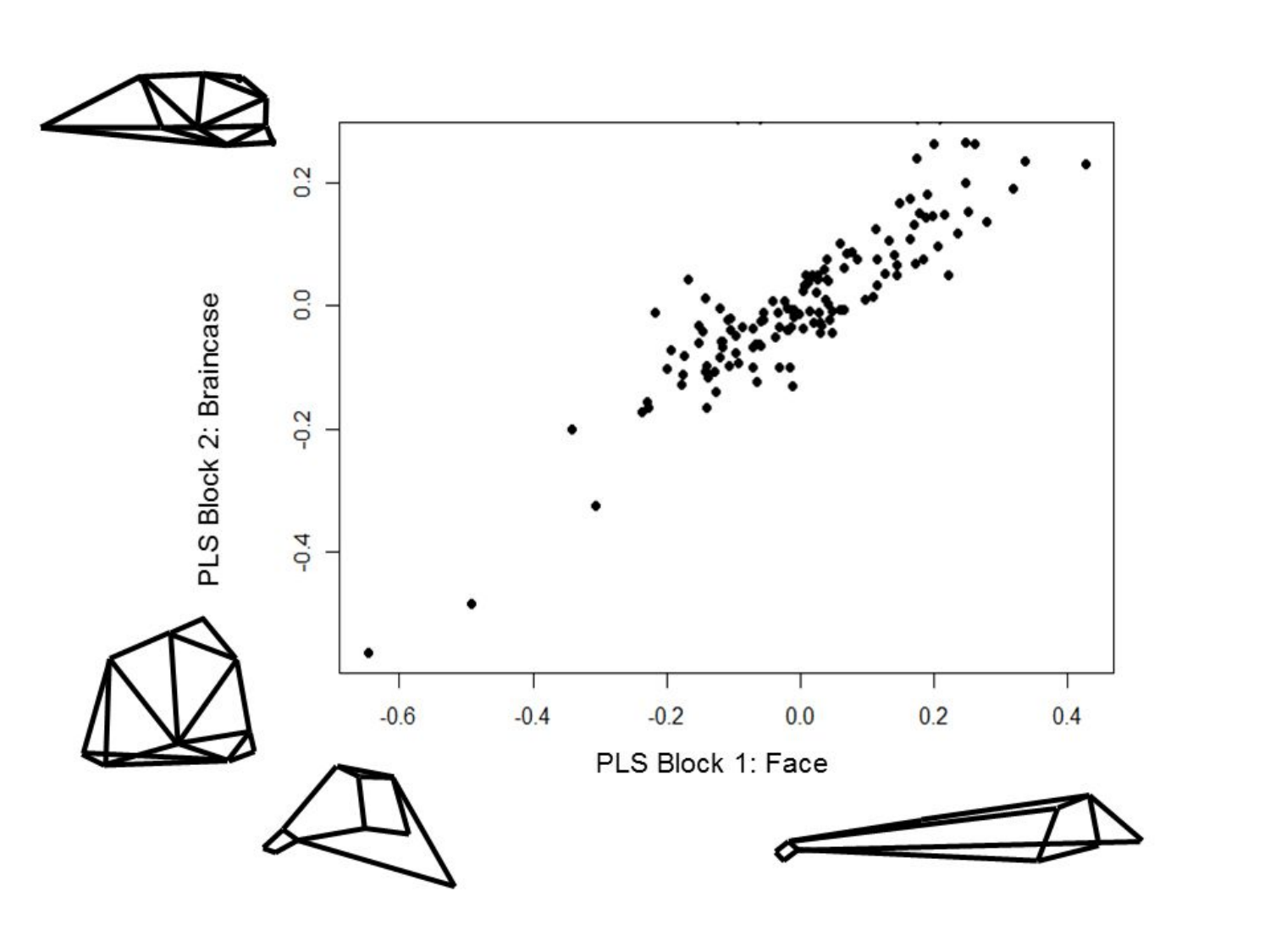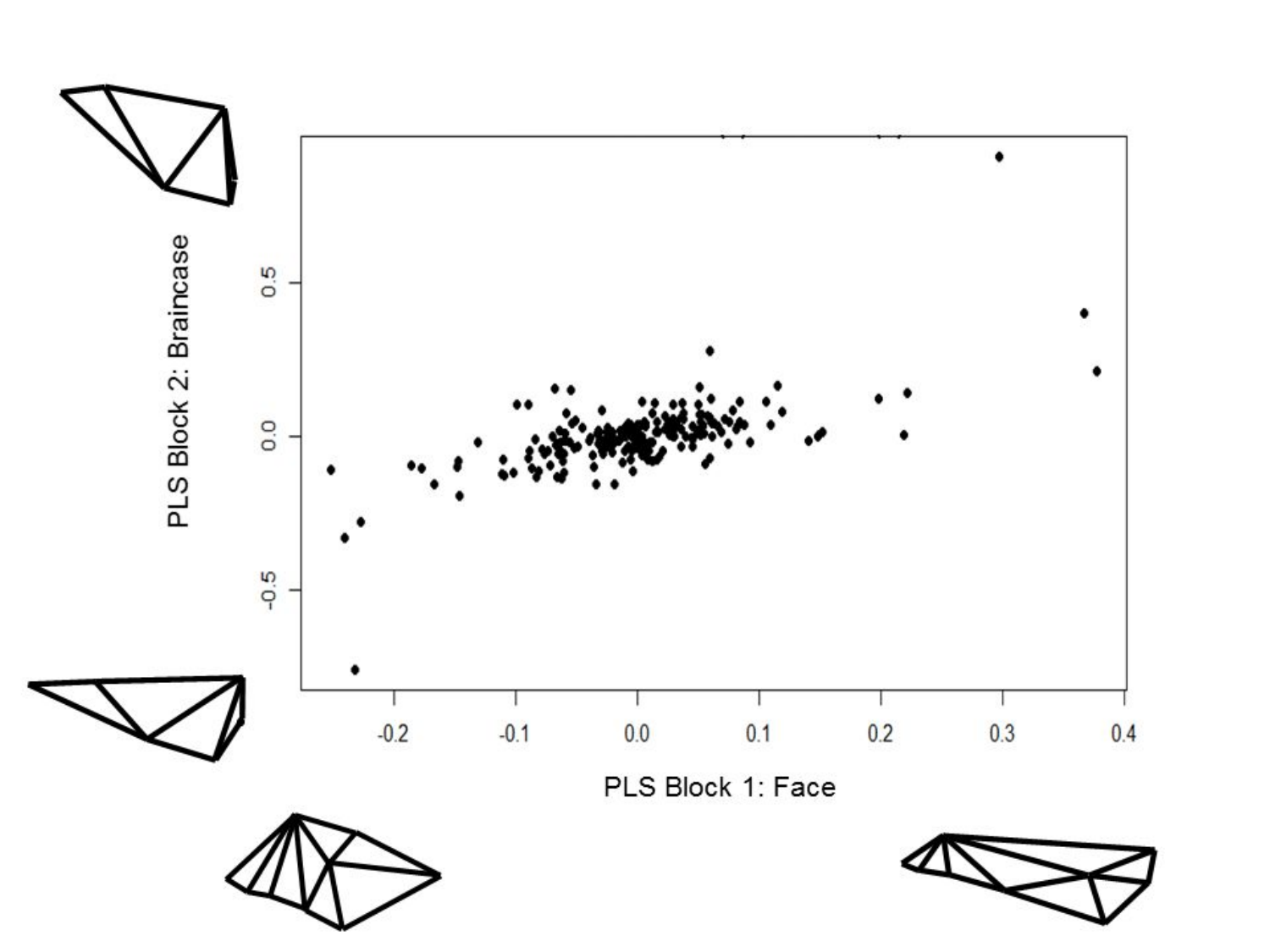# Gymnotiformes